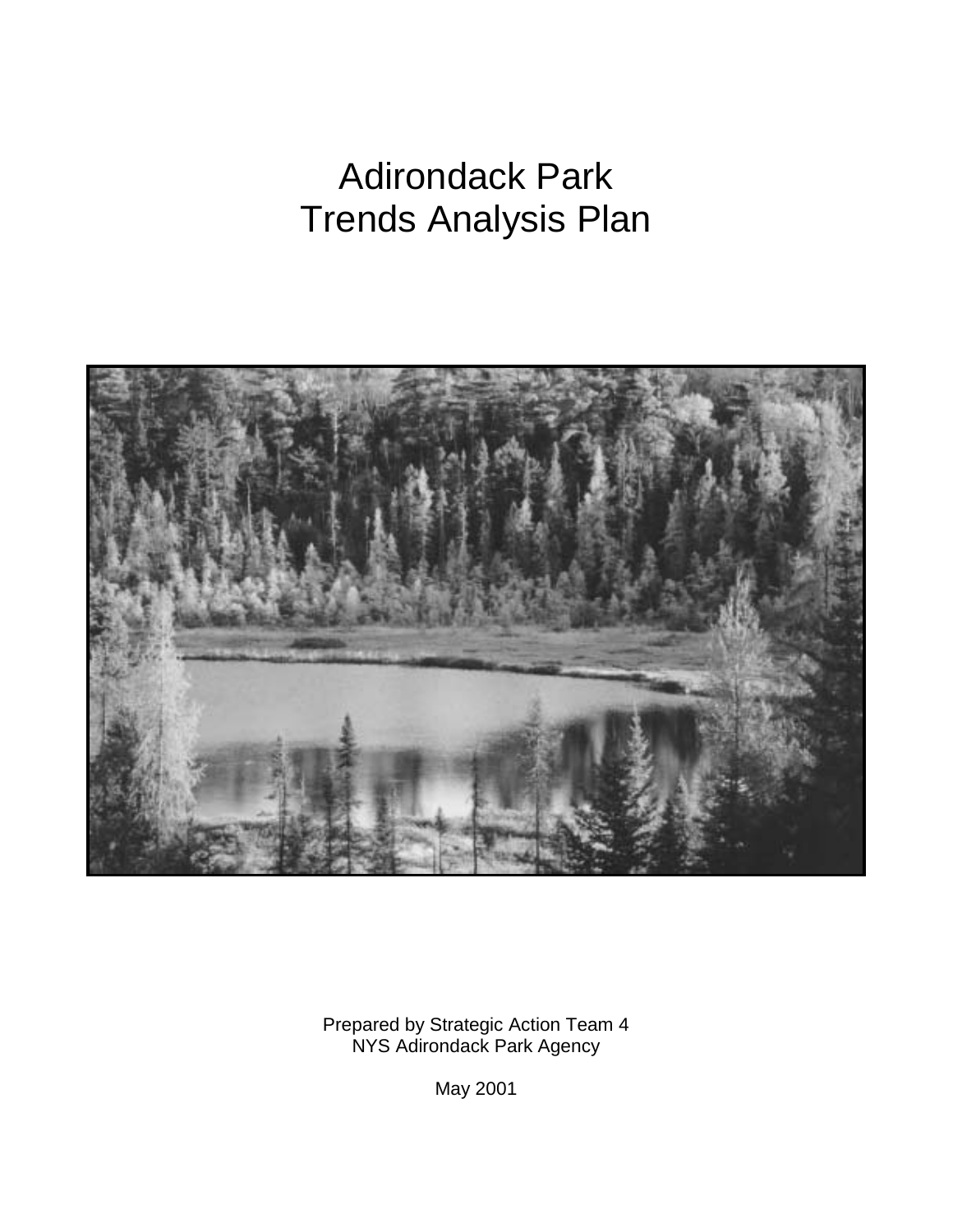## **EXECUTIVE SUMMARY**

As part of the Adirondack Park Agency's Strategic Plan, an effort to develop policies to help guide the Agency into the next century, a staff team was assembled to develop a plan to facilitate a streamlined Park-wide database that could be used to monitor trends in Park resources. The team's charge was to:

*Identify, inventory, determine trends and analyze Park natural, cultural and other resources of special significance. Develop an overall plan for data development, research and analysis needs. The plan should identify suitable baseline information, show projected time lines, identify sources of money and partners to aid in design and implementation.* 

The team identified strategic benefits flowing from this effort, the most import being:

- Agency decisions and pro-active actions will be based more on trends observed from scientific monitoring of natural, cultural and economic resources.
- Agency decisions will sustain the Park over the long term.

The team identified 18 natural and cultural resource areas in 4 resource categories as priorities for trends monitoring. Under these 16 resource areas, the team identified 59 data elements as indicators of the health of the resources. Incorporated in this Plan are existing data sources, likely candidates for collaboration, and potential funding sources.

Recommendations from the team that stemmed from this effort were to:

#### **1) Continue the effort towards Trends Analysis as a Strategic Action**

The team felt work should continue on trends as a priority strategic action for one more cycle. During this next cycle several tasks should be achieved. They are:

- the organization of a workshop session or symposium to promote and publicize the Plan;
- work by agency staff on a few key data elements for which the Agency is the primary repository (such as wetland loss and change; permit activity in sensitive watersheds; permit activity involving critical environmental areas; shorelines and scenic travel (river and road) corridors; changes in designated scenic vistas; and state land acquisitions and classifications); and,
- active solicitation for partners and potential funding sources for elements of the Plan.

The team felt that following the above work, Trends Analysis should become one of the Agency's routine functions, with the necessary analysis and reports prepared on a regular basis.

#### **2) Devote resources in greater recognition of the importance of Trends Analysis to the Agency and the Park**

Continuing a trends analysis should be a high priority because in the past data collection and trends analysis has been fitful, of varying quality or non-existent at the Agency. While the Agency is generally concentrating on reducing the backlog or getting through the day, the week or the latest project, a plan for a vision of the Park at any scale and determining if we are achieving or deviating from that vision requires these data and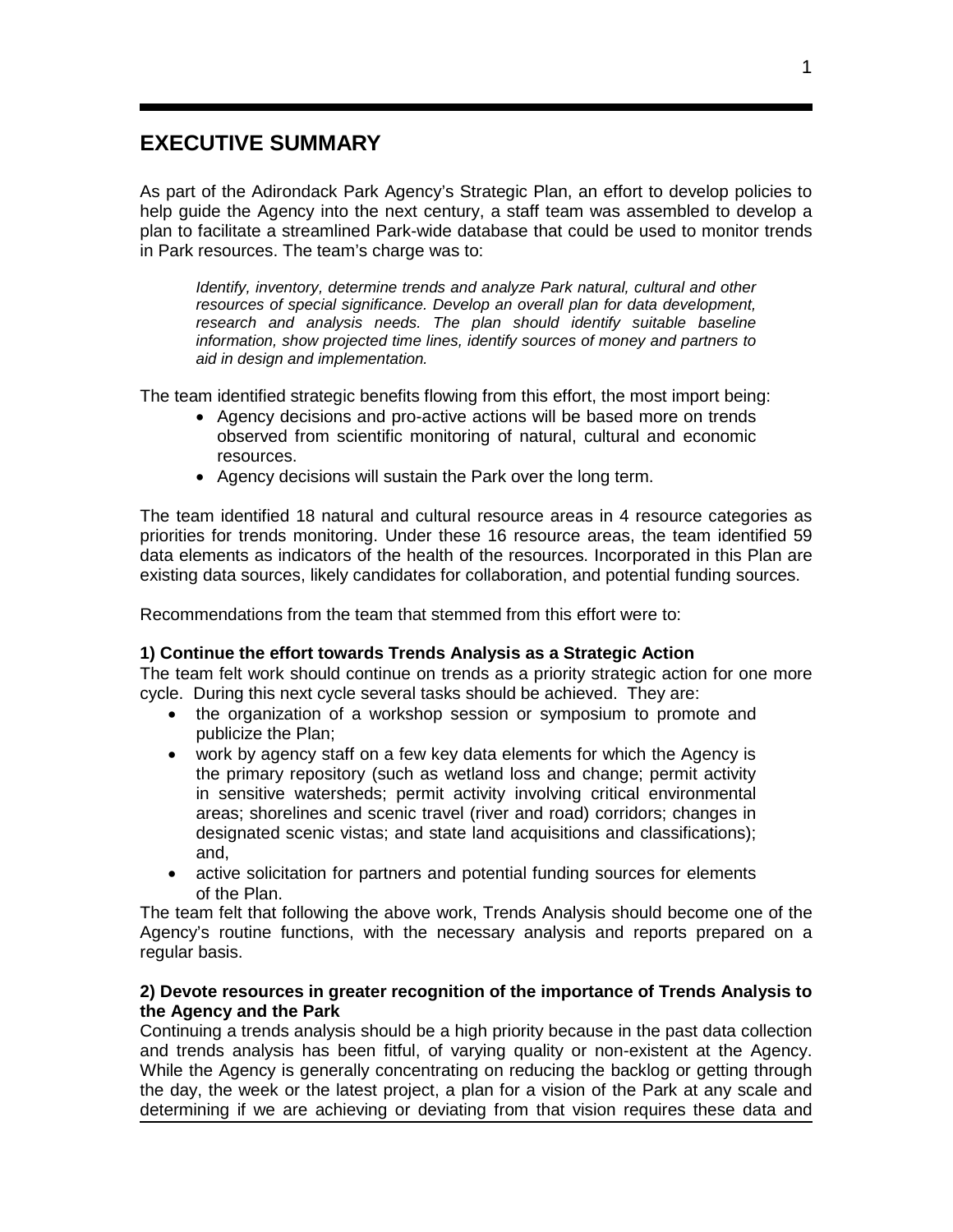analyses. *Therefore, the Team recommends that this strategic action be placed at the highest priority levels and that it becomes embedded in the tasks that each division does on a daily basis.*

#### **3) Internal Agency Collaboration**

Each division should be represented and participate in the next phase. The Director and Agency members should see that appropriate individuals are assigned the responsibility for maintaining certain databases and these duties are reflected in staff work programs and descriptions of their jobs

#### **4) Long term care of the database**

The Team felt that the Agency Planning Division should be responsible for oversight of the databases, coordinating contributions by staff or partners, maintaining public access to them and providing regular periodic analysis of the results.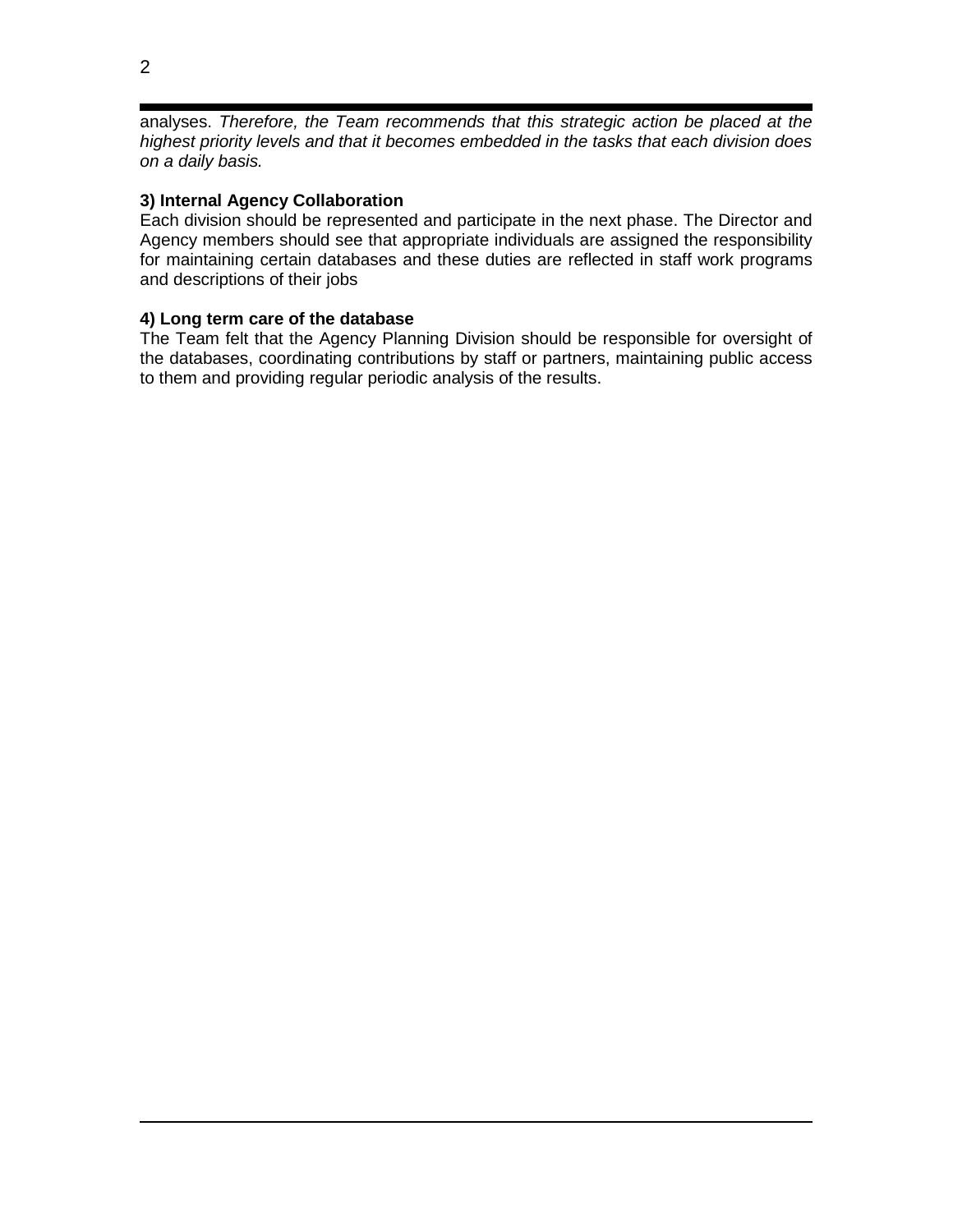## **INTRODUCTION**

This document is intended to propose a process embodied in a plan for development of Trends Analyses of key Adirondack Park cultural and natural resources. The Plan is to be endorsed by the Adirondack Park Agency in its capacity as a forum for critical issues shaping the Park. It is intended that the Plan should be embraced by other Adirondack organizations and agencies that will participate in trends monitoring and share their expertise.

Throughout its more than a quarter-century of operation, the Adirondack Park Agency has built scientific, geographic, and planning databases to be able to serve the public more effectively and efficiently. As the databases have grown, so has the appreciation for quality data to aid decision-making. Currently, however, a Park-wide database that compiles historic and present-day data is lacking. Such a database would:

- aid the decision-making process for the Agency, other State agencies in the Park, local governments, resource managers, landowners, groups outside the Park looking to institute a similar database for their area, etc.
- aid the understanding of how Park natural and cultural resources have changed over the years, and allow for projections about the future of the resources
- allow the Agency to more effectively base actions on scientific monitoring data so that approved land use and development occurs such that Park resources are conserved, protected and preserved consistent with statutory requirements
- increase awareness about the state of Park resources, and facilitate outreach and education
- encourage more research involvement within the Park by universities
- increase awareness about the importance of data collection

As part of the Agency's Strategic Plan, an effort to develop policies to help guide the Adirondack Park Agency into the next century, a staff team was assembled to develop a streamlined Park-wide database that could be used to monitor trends in Park resources. The team's charge was to:

*Identify, inventory, determine trends and analyze Park natural, cultural and other resources of special significance. Develop an overall plan for data development, research and analysis needs. The plan should identify suitable baseline information, show projected time lines, identify sources of money and partners to aid in design and implementation.*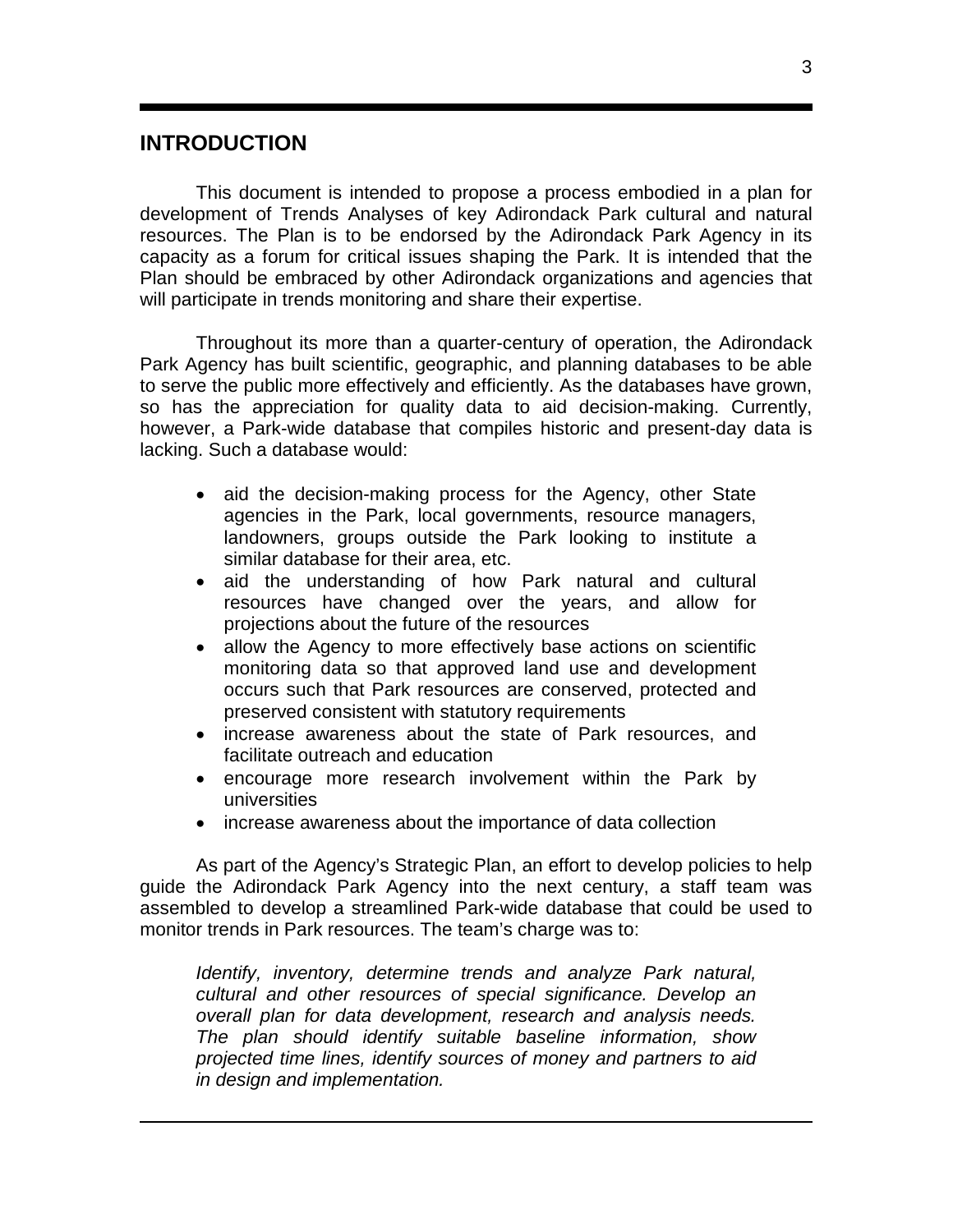To fulfill this mission, the Trends Analysis Team met periodically since April 2000. It was necessary to take stock of the current state of natural, cultural, and economic resources data in the Park and identify important areas on which to focus a monitoring program. Four resource categories were selected:

- 1. Economic, Fiscal and Cultural Resources Category B focuses on economic vitality, infrastructure and opportunities for cultural enrichment in the Park.
- 2. Park Character Resources Category B focuses on the aesthetic and wild character of the Park.
- 3. Physical Resources Category B focuses on the water and air resources of the Park.
- 4. Biological Resources Category B focuses on plants, animals, and their habitats within the Park.

The four categories were defined by developing a comprehensive list of resource areas stemming from the Agency's enabling legislation and past "milestone" studies addressing Park resources, such as the 1969 *Temporary Study Commission on the Future of the Adirondacks*, the 1989 *Adirondacks in the Twenty-First Century*, and the Northern Forest Lands study.

Within each of the four categories, specific resource areas were defined as priorities to monitor. Staff experts identified measurable indicators for each resource area and listed existing, related data sources, potential partners for data collection and analyses, and sources of funding for data collection.

For each category the Trends Analysis Team chose at least one expert reviewer outside the Agency and discussed the draft Plan with that person. After consultation, their comments were incorporated to the extent feasible into the document. In general, the reviewers were very supportive of the progress made. The reviewers were:

- Economic, Fiscal and Cultural Resources Terry Martino, Robert Camoin
- Park Character Dr. Phil Terrie
- Physical Resources Richard McClimans, PE
- Biological Resources Dr. Thomas Whitlow

## **Multi-disciplinary approach**

By defining the four categories, the task of Park-wide data collection is approached from a multi-disciplinary perspective. Although each category is discussed in a separate section, it is not meant to convey that the categories are unrelated; instead, the partitioning is intended simply to organize the task of data collection in a straightforward manner. In reality, the categories are interrelated and work concurrently to affect the lives of Park residents, natural resources, and the overall character of the Park (Appendix 1: Making Connections). It is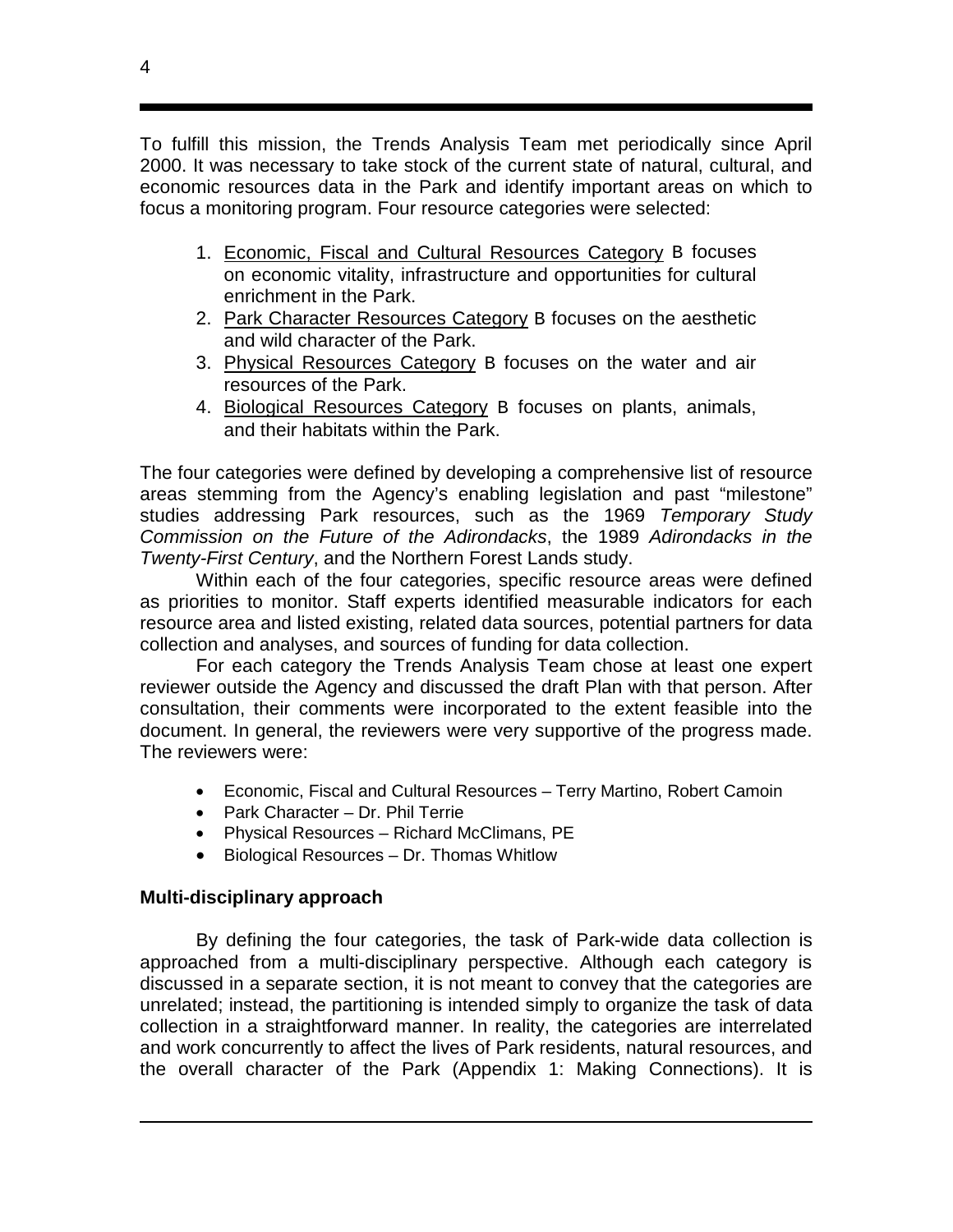important to realize and explore these connections between the sections for the data to be meaningful.

### **Partnerships**

This document will serve to identify areas where the Agency would like to see more research and data development going on in the Park. Researchers, Park residents, other agencies, volunteers and other potential partners who would like to be involved with Trends Monitoring in the Park are encouraged to use this document as a tool to explore ways that their interests may fit in with those set forth in the document. We encourage potential partners to think of connections between resource categories that may make for fascinating studies. The Agency welcomes the opportunity to assist in forming collaborative efforts to develop funding sources for data acquisition and analysis.

### **Return intervals for monitoring, data storage, and data longevity**

A major issue for this undertaking is to insure that data will remain usable over time both in terms of the technology and storage media as well as scientifically relevant. One problem with some historic data sets is that the data have become unusable due to out-of-date storage media, or a lack of data fields that can be linked to join the data to another data set. The ability to access and connect the data sets to one another over time is key to being able to build a temporal database. For this reason, the Agency should explore appropriate, modern storage methods (both software and hardware, or data-storage providers) and act as a database manager making sure that there is a logical consistency between projects so that data comparisons can be made.

Some issues that are only touched upon in the document that will need to be further refined on a project-by-project basis are: What historic data sets exist that may be drawn upon and enhance the study? What are appropriate return intervals for monitoring the particular resource? How can monitoring infrastructure (i.e. data collection and assessment technology, number of sampling sites, etc.) be optimized to insure data quality and longevity?

We hope that the reader of this document will gain an appreciation for Trends Monitoring in the Adirondack Park and the importance of a Park-wide database and consider involving himself/herself or his/her organization in this effort with the Adirondack Park Agency. Because we consider this effort to be dynamic, comments and additions are most welcome.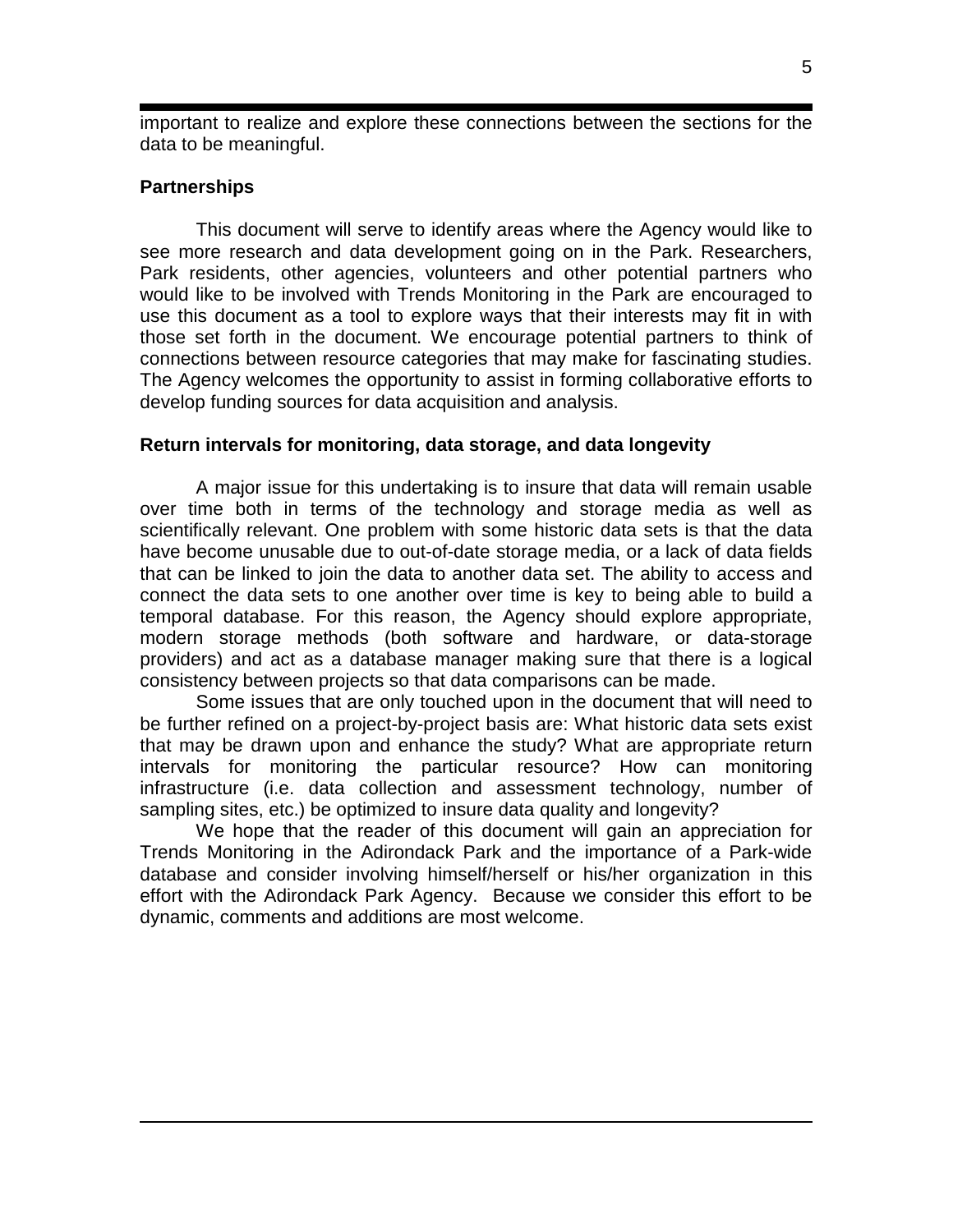#### **Recommendations**

#### **1) Continue the effort towards Trends Analysis as a Strategic Action.**

The team felt work should continue on trends as a priority strategic action for one more cycle. During this next cycle several tasks should be achieved (Figure 1). They are:

- the organization of a workshop session or symposium to promote and publicize the Plan;
- work by agency staff on a few key data elements for which the Agency is the primary repository (such as wetland loss and change; permit activity in sensitive watersheds; permit activity involving critical environmental areas; shorelines and scenic travel (river and road) corridors; changes in designated scenic vistas; and state land acquisitions and classifications.); and,
- active solicitation for partners and potential funding sources for elements of the Plan.

The team felt that following the above work, Trends Analysis should become one of the Agency's routine functions, with the necessary analysis and reports prepared on a regular basis.



## **Figure 1: Trends analysis timeline.**

#### **2) Devote resources in greater recognition of the importance of Trends Analysis to the Agency and the Park.**

Continuing a trends analysis should be a high priority because in the past data collection and trends analysis has been fitful, of varying quality or nonexistent at the Agency. While the Agency is generally concentrating on reducing the backlog or getting through the day, the week or the latest project, a plan for a vision of the Park at any scale and determining if we are achieving or deviating from that vision requires these data and analyses. *Therefore, the Team recommends that this strategic action be placed at the highest priority levels and that it becomes embedded in the tasks that each division does on a daily basis.*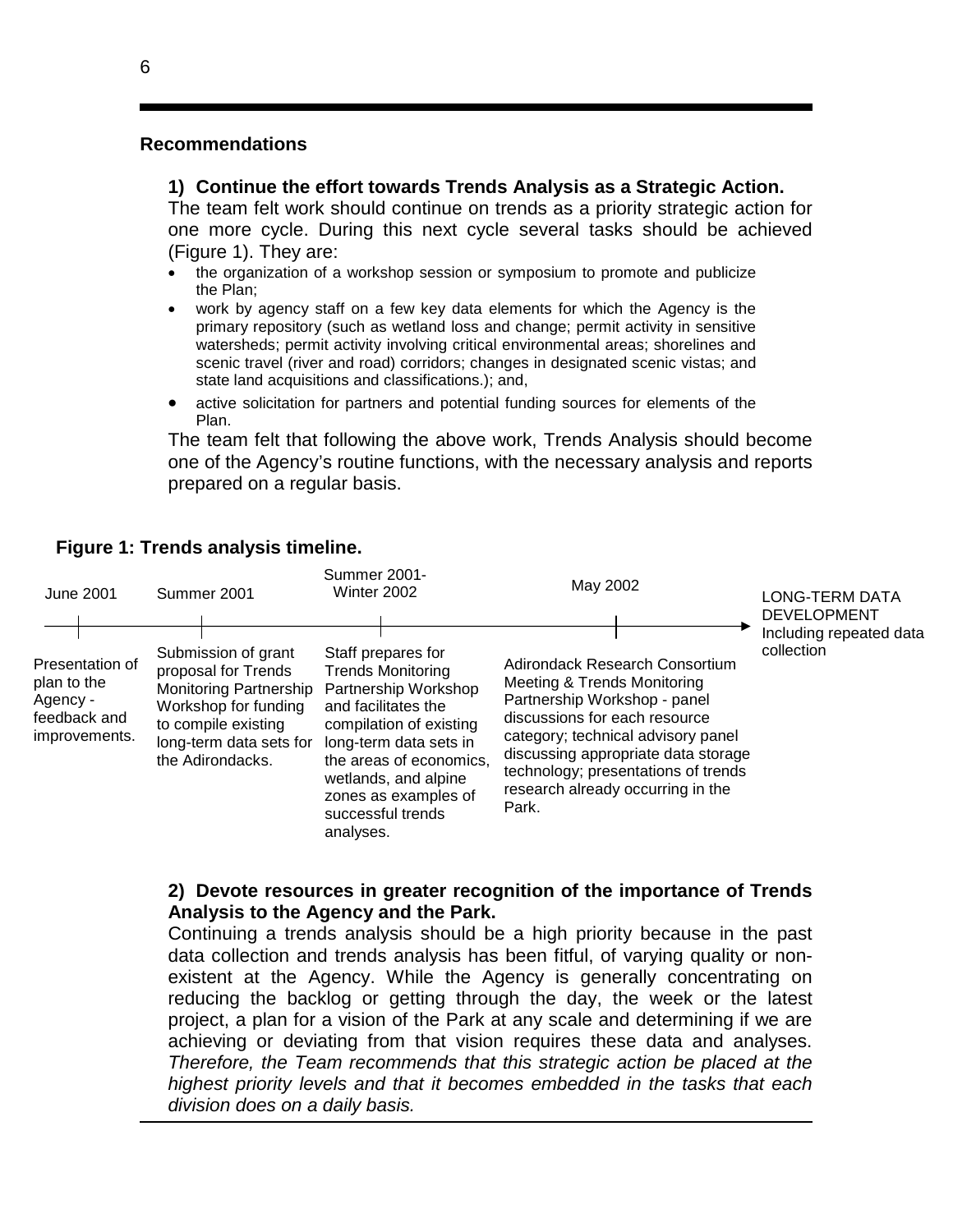#### **3) Internal Agency Collaboration.**

Each division should be represented and participate in the next phase. The Director and Agency members should see that appropriate individuals are assigned the responsibility for maintaining certain databases and these duties are reflected in staff work programs and descriptions of their jobs.

#### **4) Long term care of the database.**

The Team felt that the Agency Planning Division should be responsible for oversight of the databases, coordinating contributions by staff or partners, maintaining public access to them and providing regular periodic analysis of the results.

#### **The continuing process**

Although this Plan is a major step towards the institution of Trends Monitoring at the Park-wide level, it is inevitable that it does not address all the possible issues related to Trends Monitoring. Because there may be many other approaches to the problem of detecting changes in environmental quality over time, the Agency should promote public discussion of the Plan, which will likely have the added benefit of enlisting partners.

We suggest organizing a facilitated day-long workshop/symposium to seek input on the process of Trends Monitoring. Experts in each field would be gathered to solicit their opinions and begin discussion of the issues involved. Results of already established trends monitoring projects would be presented as models for success. The end results would be a more widely publicized Plan and the resolution of questions such as existing data sources, partners, sources of funding, methods of information dissemination, and appropriate methods for the continuous update and analysis of data.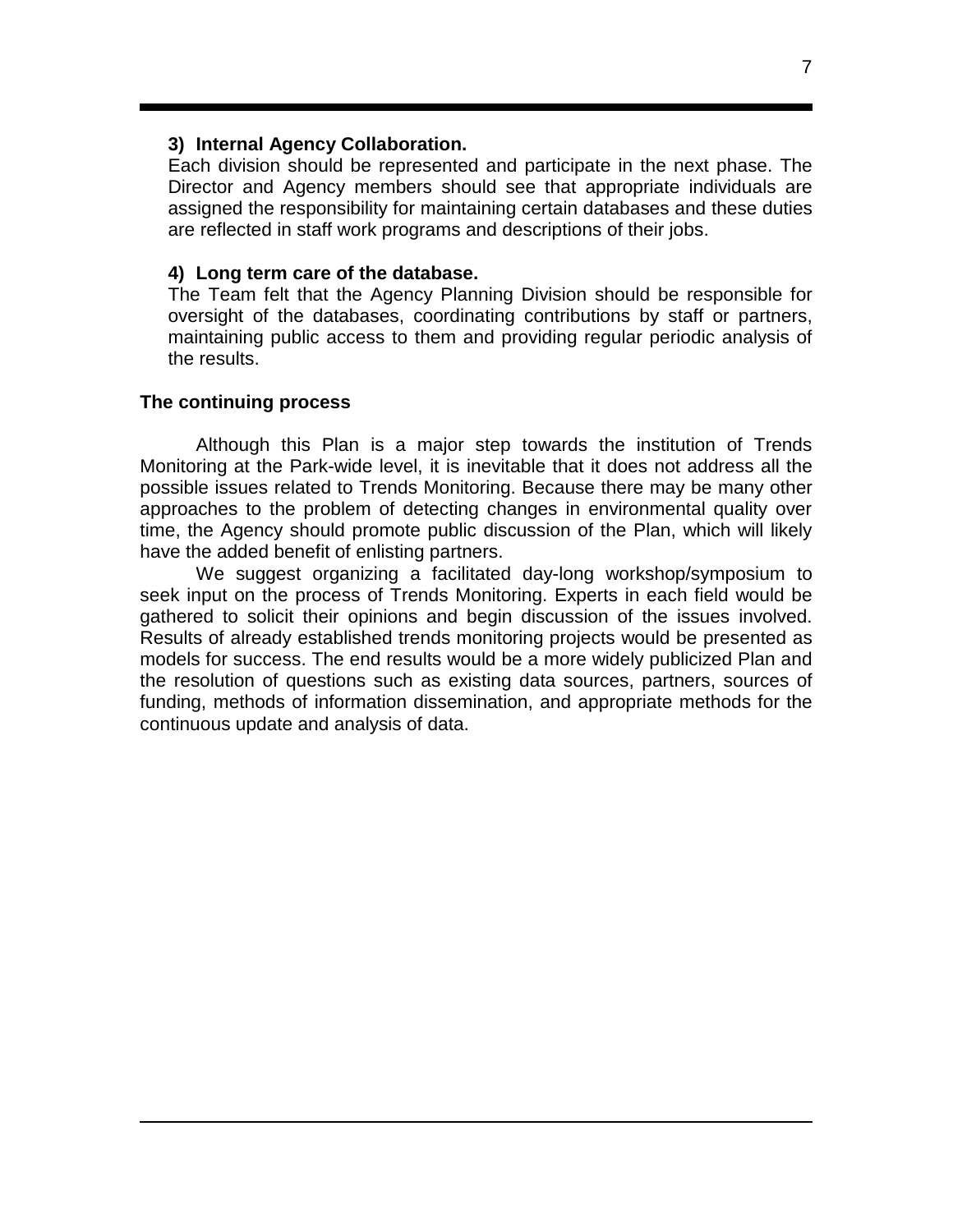

# Economic, Fiscal and Cultural Resources Category

# **RESOURCE AREA: ECONOMICS**

This area focuses on employment, payrolls, and entrepreneurship. These are key factors in community vitality and appearance since the economic welfare of residents is critical to their ability to support local institutions and businesses. In this resource area, we should monitor such key indicators as the growth and stability of employment, seasonality of employment, family income, and levels of entrepreneurship (proprietorships). A major source of funding for this research area may come from NSF's Directorate for Social, Behavioral, and Economic Sciences, Division of Social and Economic Sciences.<sup>1</sup>

Indicators:

1

- **A. Employment / Payroll by industry**
- **B. Seasonality of employment by industry**
- **C. Family income**
- **D. Numbers of Entrepreneurs / Sole Proprietors**

<sup>1</sup> http://www.nsf.gov/sbe/ses/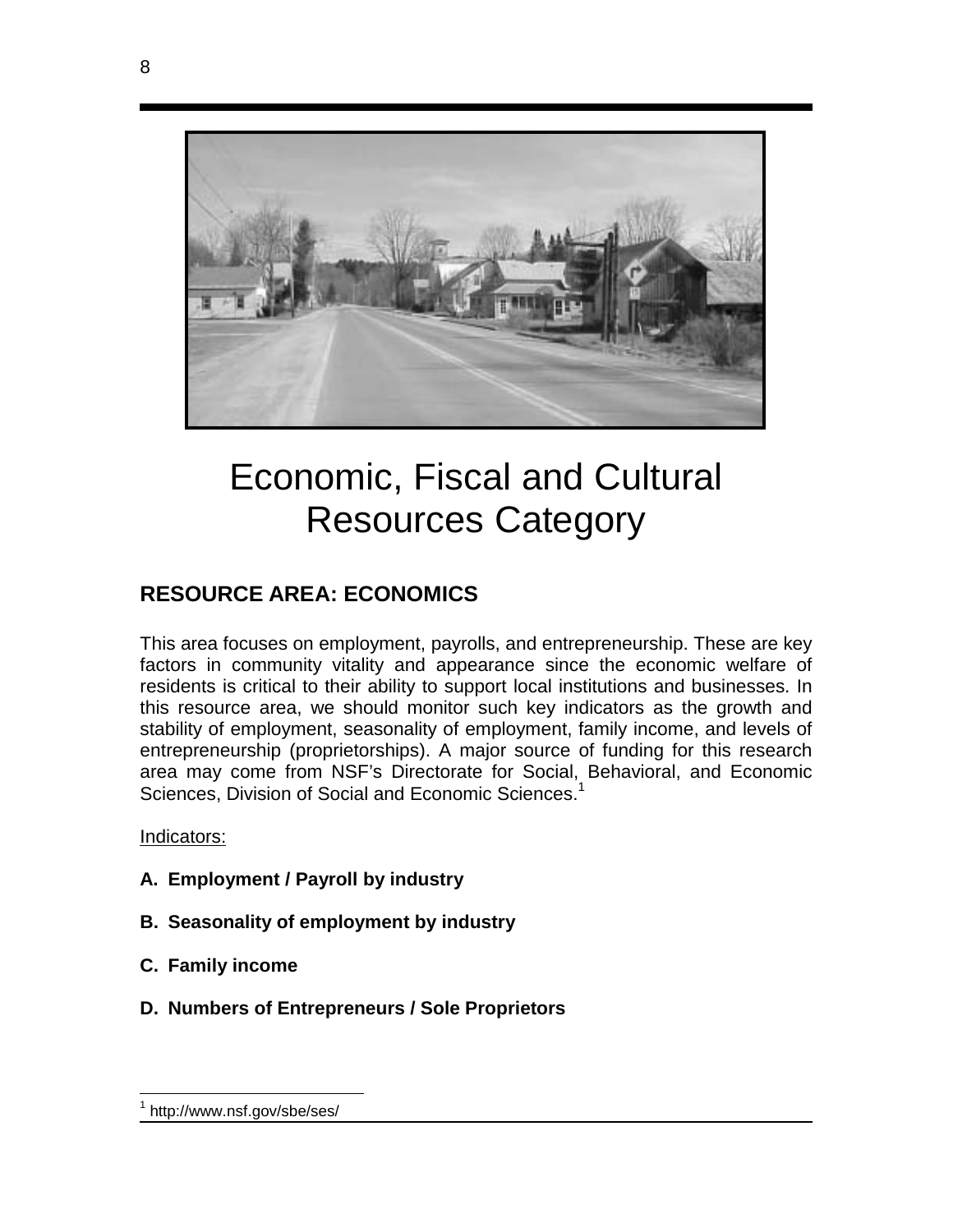Sources of Information: Data on the above indicators is available through the NYS Department of Labor (DOL), the US Department of Commerce's Bureau of the Census and Regional Economic Information Service. DOL has created a special database on employment and payroll for portions of counties within the Adirondack Park.

Others with an interest in this issue: NYS Departments of Economic Development, State, and Environmental Conservation; Adirondack North Country Association; County IDAs; Local Development Corporations including Warren County REDC, Adirondack Economic Development Corporation, Clifton-Fine EDC; local chambers of commerce. There has been increased interest by local planners and economic developers in a time series of community based information that could be used in comprehensive planning initiatives.

Sources of funding if data is not readily available: The above data should be readily available. Assistance may be required for assembly, layout, and dissemination

# **RESOURCE AREA: FISCAL/PUBLIC SERVICE**

This area focuses on matters of tax burden on community residents and the capacity of local government to accommodate new development through existing water and sewer infrastructure and/or through system expansions. It involves important matters of quality-of-life and environmental protection.

Indicators:

**A. Full value real property assessments (total and per capita)** 

**B. Real property tax assessment attributable to State lands (actual value / percent of total assessment)** 

**C. Design and excess capacity of sewer and water systems** 

**D. Number and type of other key public service systems including infrastructure investments, education, police, and fire/ambulance** 

Sources of Information: NYS Office of the Comptroller; NYS Office of Real Property Services; County real property tax offices; NYS Department of Health; NYS Department of Environmental Conservation.

Others with an interest in this issue: State, regional and local planning and economic development organizations. Adirondack Association of Towns and Villages, and involved local governments.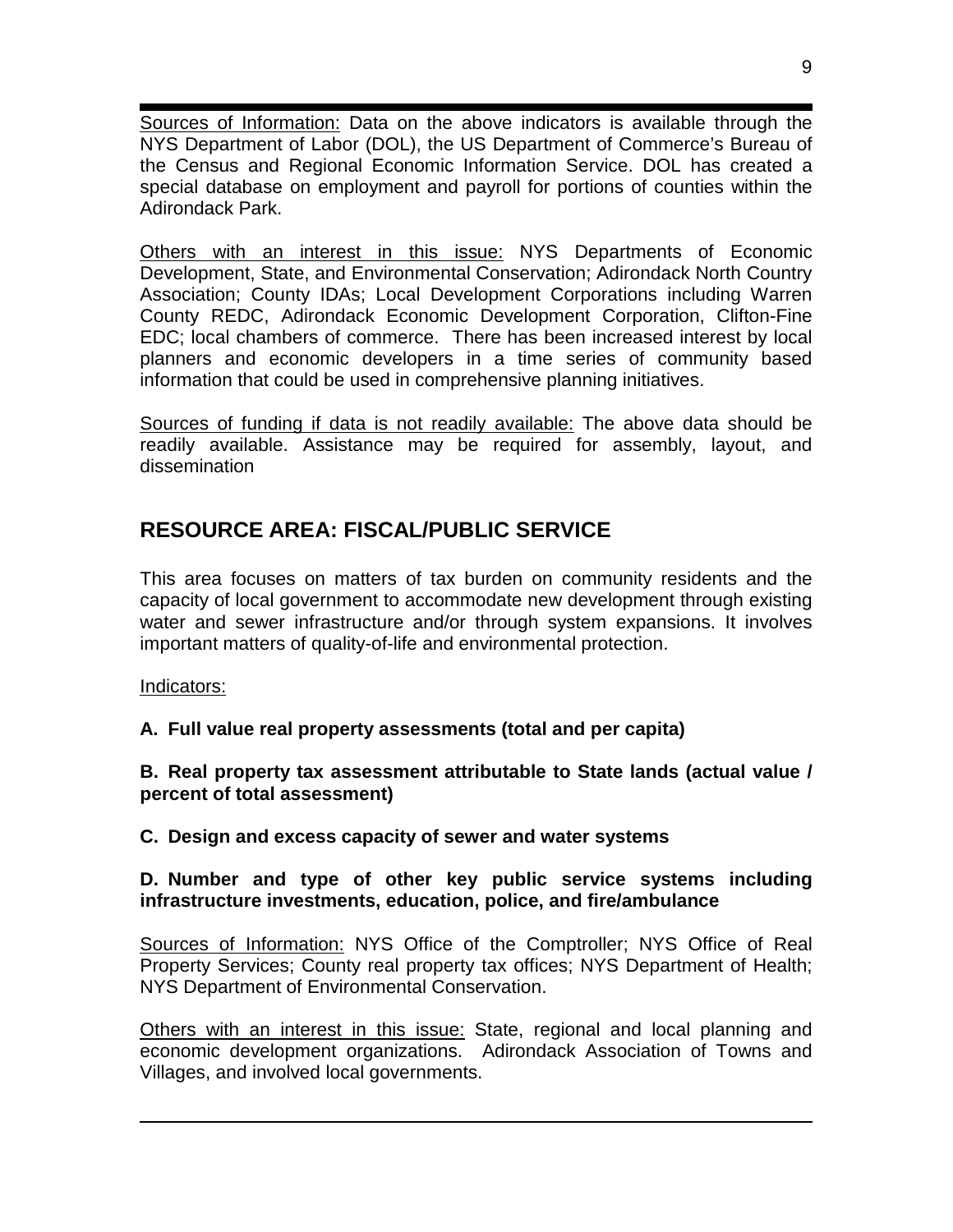Sources of funding if data is not readily available: While the data is available, its assembly from a variety of sources and its layout in a usable format for a significant number of jurisdictions will be time consuming. Contract assistance may be required.

# **RESOURCE AREA: HOUSING**

An important issue facing many communities and local residents in the Adirondack Park is the growing demand for a limited stock of housing and approved building sites. This can raise housing costs in Park communities, especially those experiencing a significant influx of people enriched by the sale of higher value homes elsewhere. The issue of "gentrification" and the ability of long-time Adirondack residents to maintain a quality and affordable lifestyle is an aspect of community welfare worthy of monitoring.

## Indicators:

- **A. Building permits for new housing (number and estimated project costs**
- **B. Residential real property tax assessments (total and expressed on a per household basis)**
- **C. Conversion of seasonal to year-round housing**
- **D. Proportion of rental to ownership units**

## **E. Workforce commutation patterns**

Sources of Information: Data on the above indicators is available from the NYS Division of Housing and Community Renewal; U.S. Census, local building inspectors, town and county real property tax office records, and the NYS/DOL.

Others with an interest in this issue: State, regional and local planning and economic development organizations.

Sources of funding if data is not readily available: While the data is available, its assembly from a variety of sources and its layout in a usable format for a significant number of jurisdictions will be time consuming. Contract assistance may be required.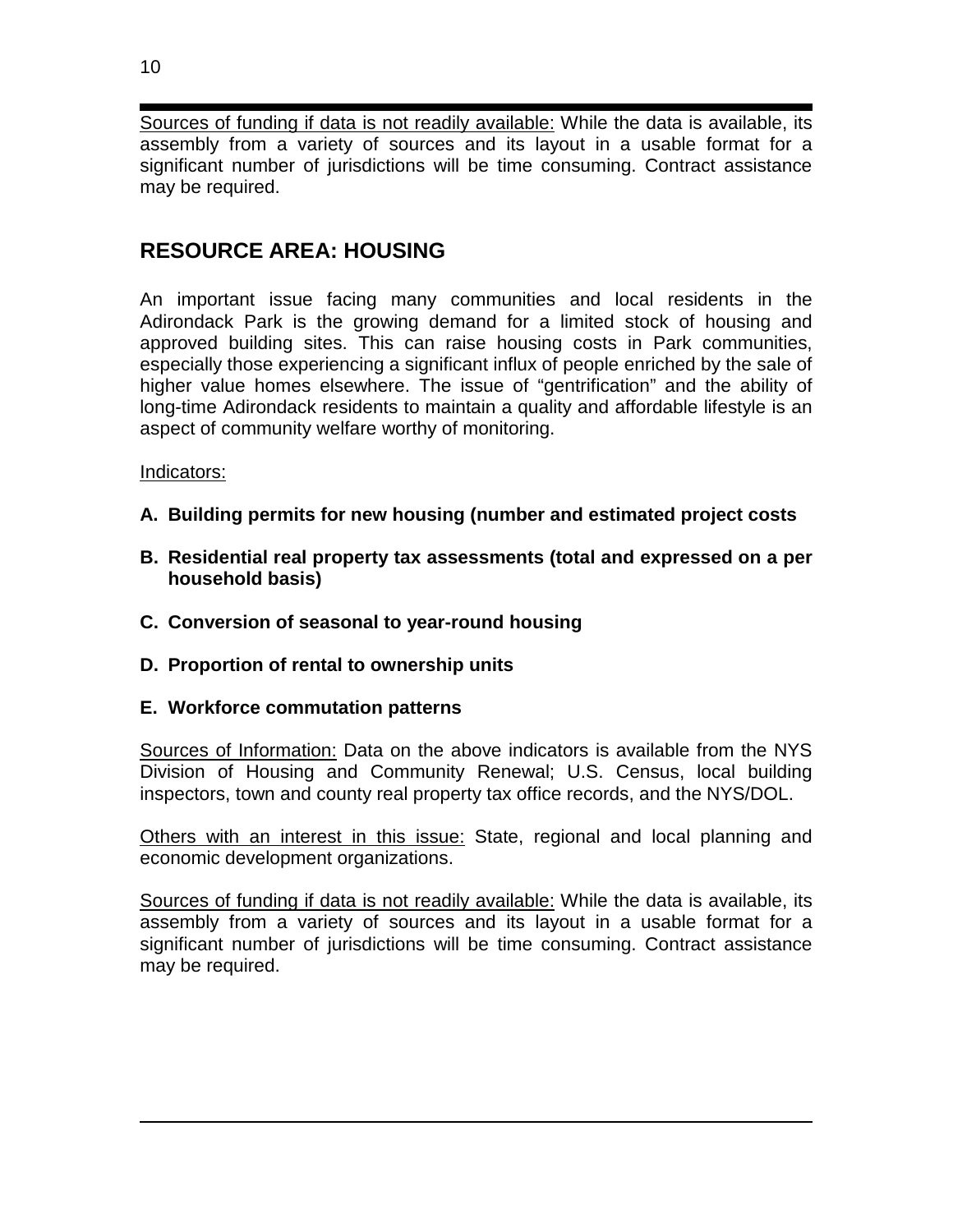# **RESOURCE AREA: COMMUNITY CULTURAL CHARACTER AND VISITATION**

The improvement of community appearance and maintenance of historic character, important for the quality of life of residents, can also be a factor in improving a local economy and tax base through increased tourism. The creative reuse of historic properties, the growth of local cultural and recreational opportunities, and the absorption of vacant commercial space downtown can be important indicators of



community welfare and economic diversification.

### Indicators:

**A. Number of properties listed on the State and federal Registers** 

**B. Investment in and/reuse of significant properties (for example: number of vacant buildings, number of buildings not code compliant, evidence of community development initiatives)** 

**C. Number and type of cultural and recreational programs (museums, music-in-the-park, theaters, etc.)** 

**D. Levels of summer/winter visitation.** 

Sources of Information: NYS Office of Parks, Recreation and Historic Preservation; Code enforcement offices; NYS Council on the Arts; NYS Office of Housing and Community Renewal; Empire State Development; Local chambers of commerce.

Others with an interest in this issue: State, regional and local planning and economic development organizations.

Sources of funding if data is not readily available: While the data is available, its assembly from a variety of sources and its layout in a usable format for a significant number of jurisdictions will be time consuming. Contract assistance may be required.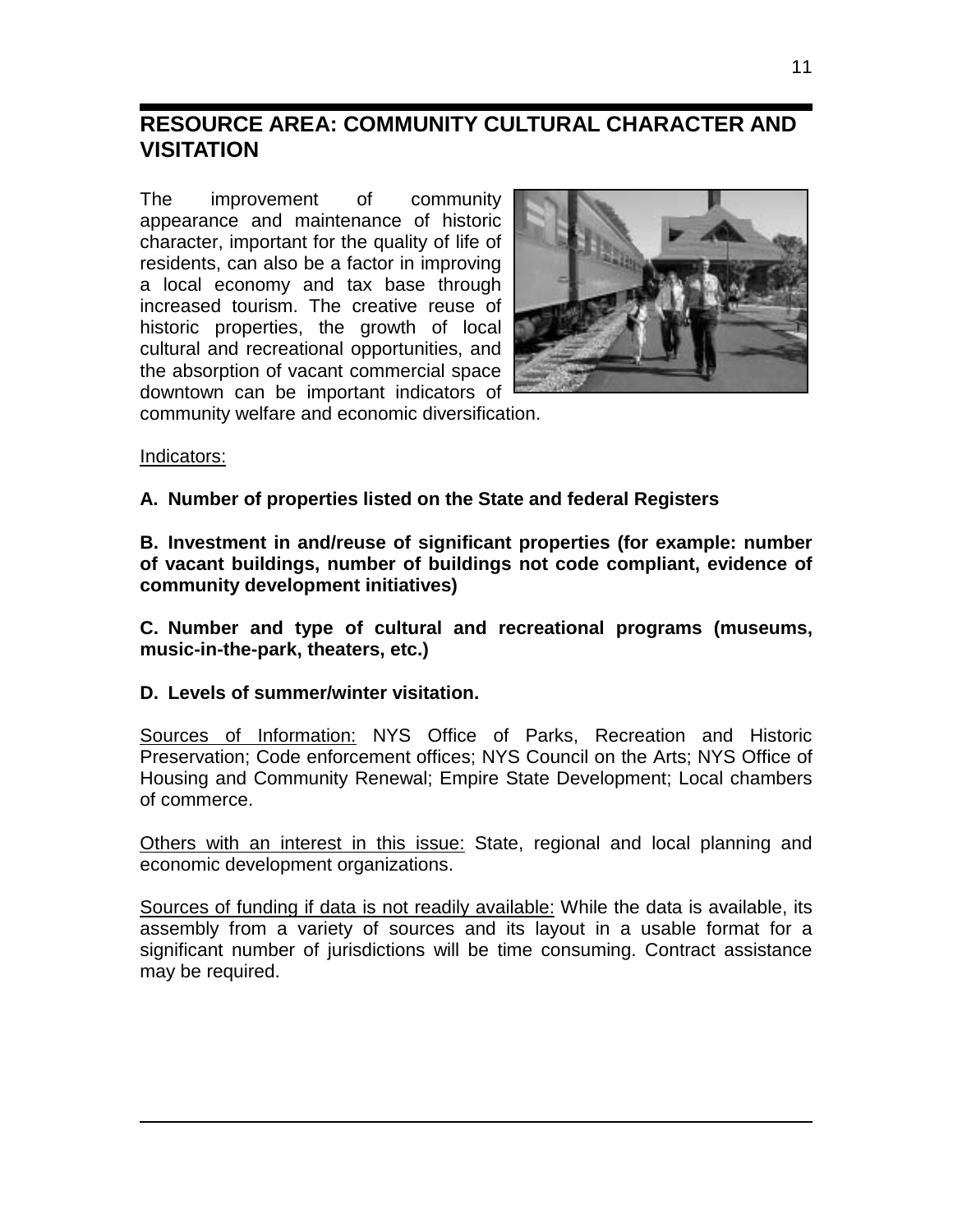

# Park Character Resources Category

This category focuses on the key components that define the intrinsic aesthetic and wild character of the Park. The quality of these resources is of great importance to distinguishing the Park from surrounding urban and even rural areas and establishing a particular identity for the Park as compared to other "natural reserves.@ These resources are affected by regional and local land uses.

# **RESOURCE AREA: OPEN SPACE**

Background: The open space resources of the Adirondack Park are unrivaled in their size and diversity in the Eastern United States. Millions of acres of publicly protected Forest Preserve lands form the cornerstone of the Park's open space resources. Private lands devoted to forestry, agriculture, and open space recreation add to this valuable mix of open space resources. Expanded public use and other increasing demands on the Park's open space resources pose both real and potential threats to the continued viability of these resources. The ongoing challenge and responsibility of the APA is, through its policies and actions, to preserve and protect the Park's valuable open space resources and character while, working with local governments and others, balancing demands for use and development of the Park's resources.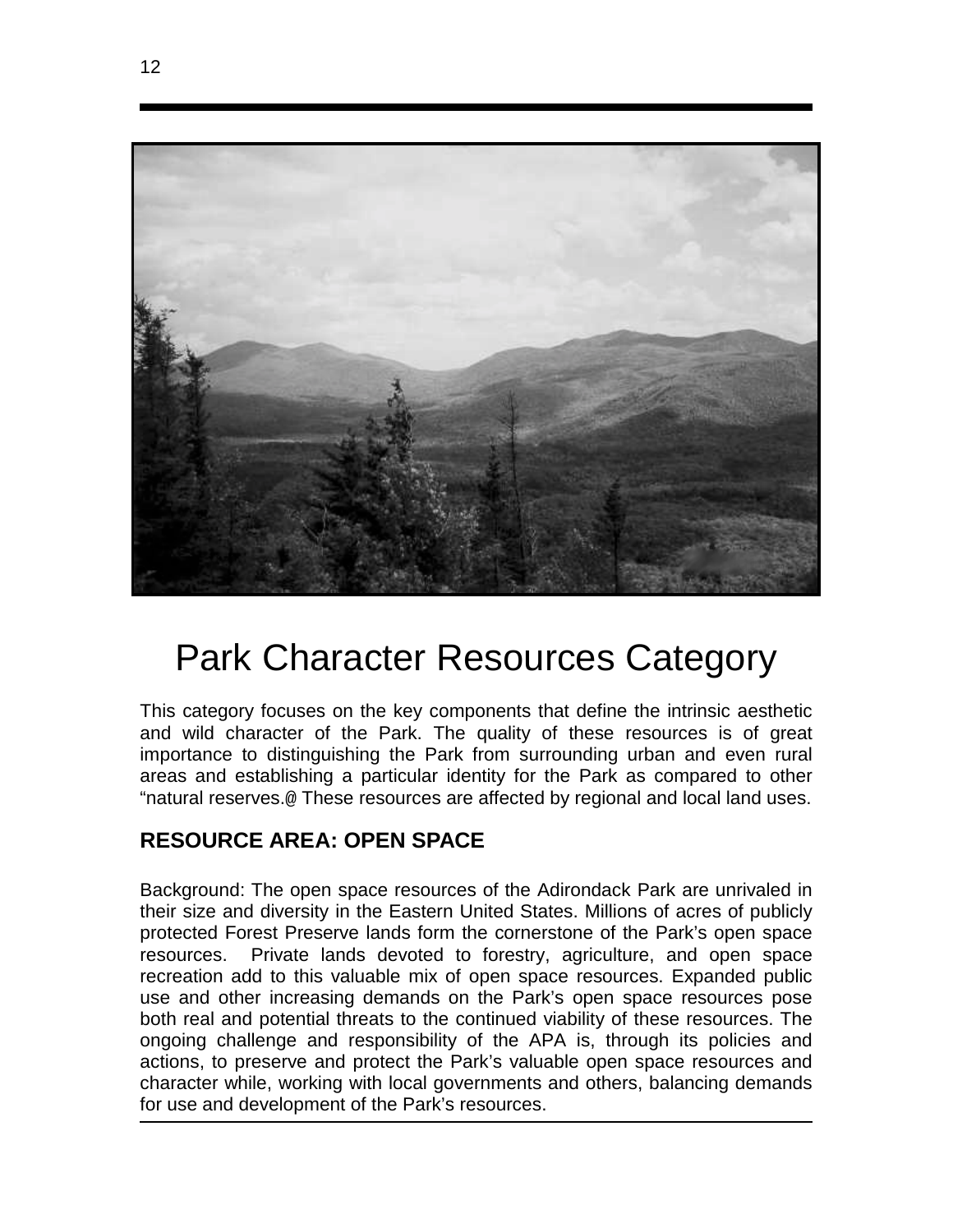Indicators:

# **A. Area, categorized by type of Open Space**

- Acreage of land in State land ownership
- \$ Acreage in conservation easement
- \$ Acreage of private land in rural use and resource management classifications
- \$ Acreage being managed as commercial timberlands

# **B. Road density in the Park**

## **C. Presence/absence of local open space regulations**

## **D. Subdivision trends in large parcels**

Sources of Information: Open Space Plan, Temporary Study Commission Report, 21<sup>st</sup> Century Report, local government open space plans, Association for Protection of Adirondacks, Cornell, SUNY-ESF, Adirondack Council, Office of Real Property Services.

Others with an interest in this issue**:** DEC, Adirondack Nature Conservancy and Land Trust, Association for Protection of Adirondacks, Cornell, SUNY-ESF, Adirondack Council, New York State Office of Real Property Services. Sources of funding if data is not readily available: Environmental Bond Act, Private Foundations.

# **RESOURCE AREA: SCENIC VISTAS**

Many environmental impacts are often unnoticed in a community. These can include changes to the visual landscape however, visual changes can also occur rapidly and dramatically. Visual resources add a vital factor for any municipality; enhancement and preservation of a community's visual resources contributes to its social and economic well being. Whether or not people choose to visit, live or conduct business in a community depends to a great extent on the community's visual impression.

"Regional Vistas" - Along travel corridors there are certain spots or stretches of road which offer exceptional vistas, often across water bodies, wetlands or other open lands, to far ranging features such as mountains. In the 1973 inventory of the Park these locations were identified as "Regional Vistas" and located on the State Land Master Plan Map. Because of their exceptional nature and importance to the key qualities of the Park extra care should be taken to preserve the regional vistas. Inventorying and monitoring these resources can help contribute to local and State government and private efforts to preserve, protect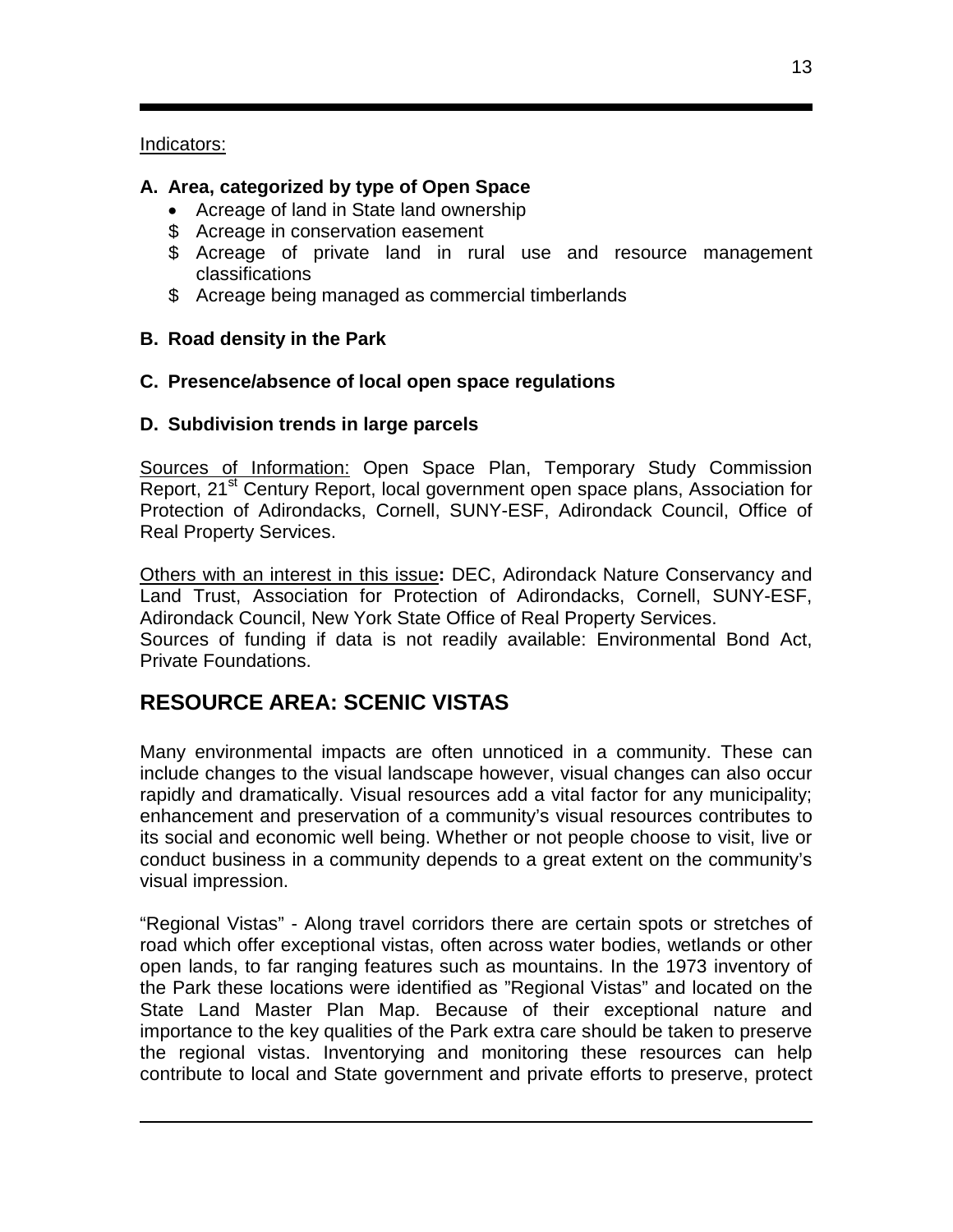and enhance visual resources and can help indicate the quality of the Parks communities.

## Indicator:

## **A. Visual Resource Inventory and Assessment**

Sources of Information: State Land Master Plan*,* Visual Resource Inventory and Assessment Methodology, Mike Storey's Map, Adirondack Council's review of the Park's Regional Vistas.

Others with an interest in this issue: The Adirondack Council conducted an independent review of the Regional Vistas in the mid-1980's. Their ongoing attention to the Park's aesthetics is paramount. Since the Regional Vistas are outlined in the SLMP as "potential scenic Pull-offs." DOT would have a fundamental interest in these locations. Scenic America is another organization with an interest in travel corridors.

Sources of Funding if the data is not readily available: Both the Adirondack Council and DOT may be interested in funding a review of the Park's visual resources. Local governments and Adirondack North Country Association may also be interested in identification of visual resources as a tool to further the tourist industry.

# **RESOURCE AREA: STATE LAND**

The 2.5 million acres of State land within the Park constitute over 40% of the Park. They occupy strategic locations mostly at the Park's geographic center among the mountains and numerous ponds and lakes, thus incorporating key components of the Park's ecological character and integral to its ecological health.

The contribution of State Land to the open space and scenic qualities of the Park are discussed below and the Physical and biological qualities of the State Land resource (surface water, forests, wildlife, alpine zones, etc.) are discussed in other portions of this document.

The vast majority of the State land in the Park is Forest Preserve protect by Article XIV of the State constitution which directs that it be "forever kept as wild forest lands." This "wild forest land" resource is unique in New York and the northeastern United States. Wildness is not only a function of healthy natural systems but also of remoteness, quiet, and low levels of interaction with other users. It is also a function of the individual user's perceptions of these factors, the environmental setting and the quality of their experience.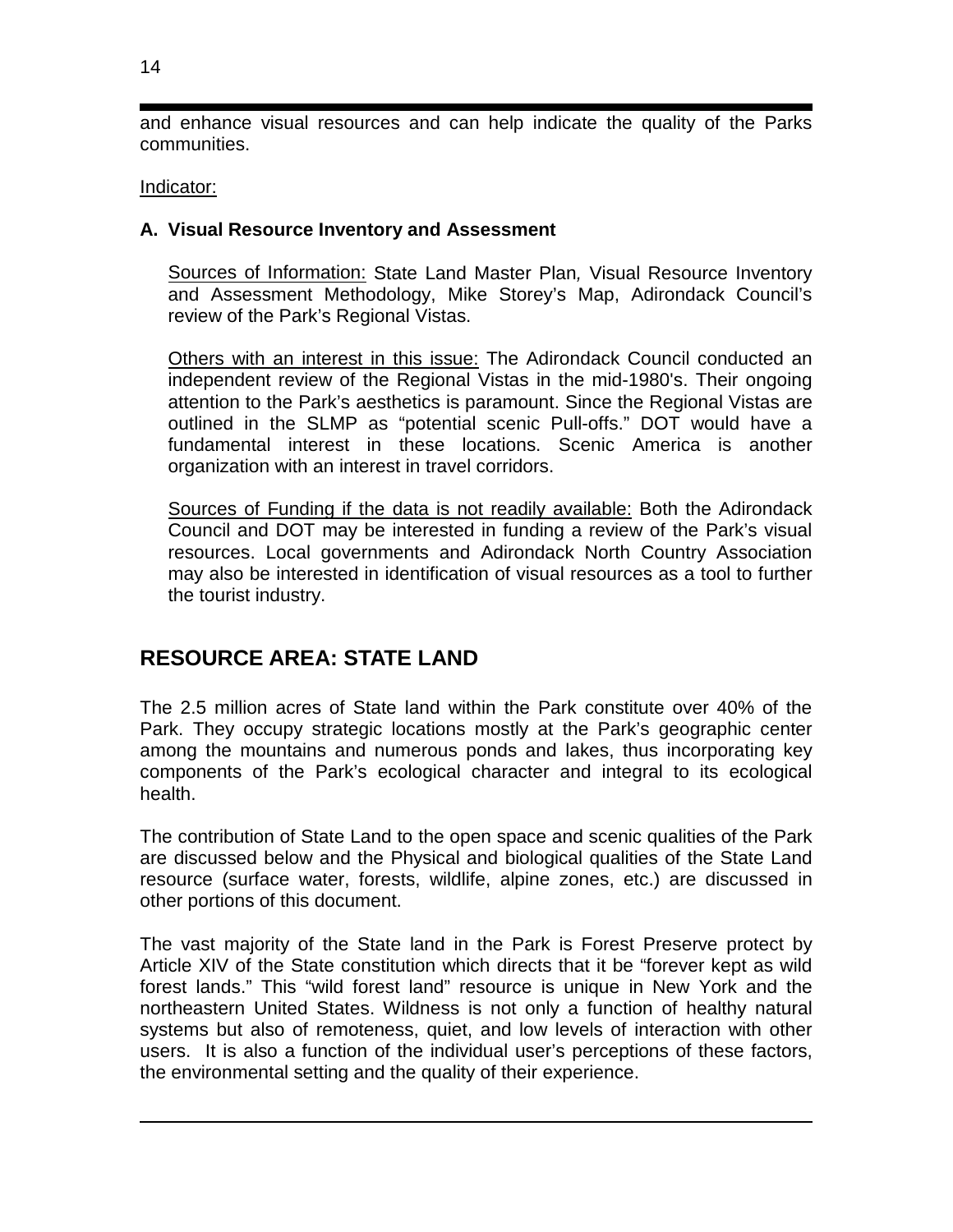#### Indicators:

### **A. Acreage of State land by Classification and size of individual units**

Sources of Information: Adirondack Park Agency and Department of Environmental Conservation GIS data.

Others with an interest in this issue: State agencies, local government, environmental organizations and individuals, national and international entities interested in the Park, groups interested in open space preservation and wild land in general.



## **B. Use patterns of individual State land units**

Sources of Information: Department of Environmental Conservation trail registers, and user surveys.

Others with an interest in this issue: Department of Environmental Conservation, Office of Parks Recreation and Historic Preservation, individuals, groups, colleges and agencies interested in recreational trends and usage.

Sources of funding if data is not readily available: NYS Stewardship Fund, Department of Environmental Conservation, partners such as National Park Service, SUNY ESF, Cornell University and Paul Smiths College. While colleges and universities may not fund such efforts they can provide valuable expertise and man power.

#### **C. Road and snowmobile trail density**

Sources of Information: We believe the Temporary Study Commission on the Future of the Adirondacks generated information about road density and motorized access during its work in the late 1960's; and similarly, before that date, the files of the Joint Legislative Committee on Natural Resources may also contain such information. Adirondack Park Agency and Department of Environmental Conservation records and unit management plans, Adirondack Park Agency GIS databases are also good sources of more current information.

Others with an interest in this issue: Department of Environmental Conservation, local governments, environmental groups and individuals and groups interested in the distribution of wild land in the northeast.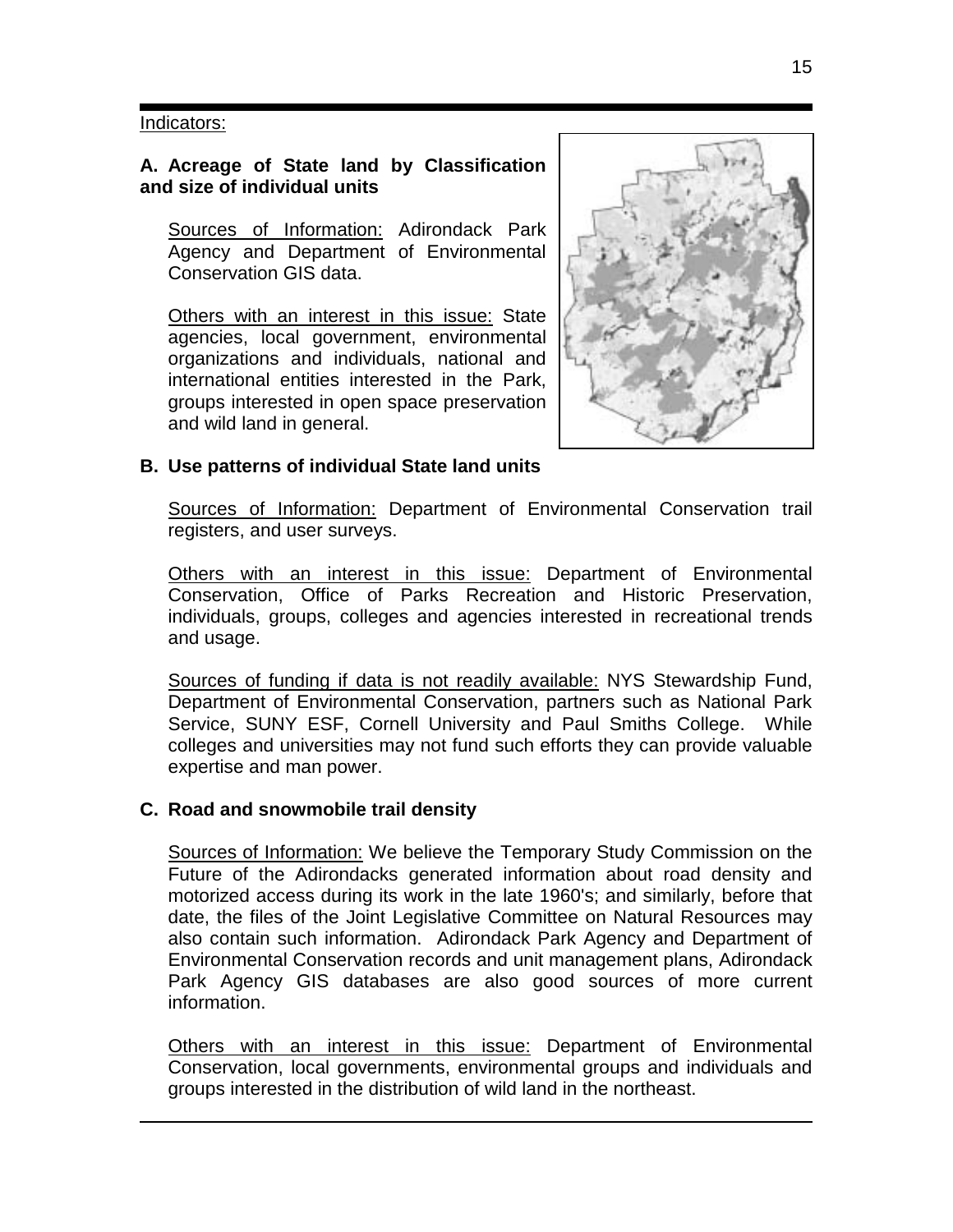Sources of funding if data is not readily available: NYS Stewardship Fund, Department of Environmental Conservation, Office of Parks and Recreation and Historic Preservation.

## **D. User perceptions of state land**

Source of Information: Surveys of individual users of the various land classifications conducted at intervals over time by the Agency and Department of Environmental Conservation in conjunction with partners such as colleges and universities.

Others with an interest in this issue: Department of Environmental Conservation, individuals and organizations interested in recreation trends and trends in wild land recreation in particular.



Sources of funding if data is not readily available: NYS Stewardship Fund, National Park Service, Cornell University, Paul Smiths College, SUNY ESF, University of Vermont. While colleges and universities may not directly fund such efforts they can provide valuable expertise and man power.

# **RESOURCE AREA: TRAVEL CORRIDORS**

The Adirondack Park's travel corridors represent the Park's most visible feature and what in large part defines park character to the nine million annual visitors. Tourism is the principle economic force in the Adirondacks and the travel corridors are the face of the Park that greets them.

Public interest and opinion is often shaped by what they is seen while traveling the Park's roads. The continued economic, cultural, and natural well being of the Park depends on the APA and other State and local agencies and organizations taking steps to identify issues and to take steps to preserve and protect the natural, scenic, cultural, historic, recreational, and archaeological resources found along the Adirondack Park's travel corridors. They represent the Adirondack Park's most visible resources.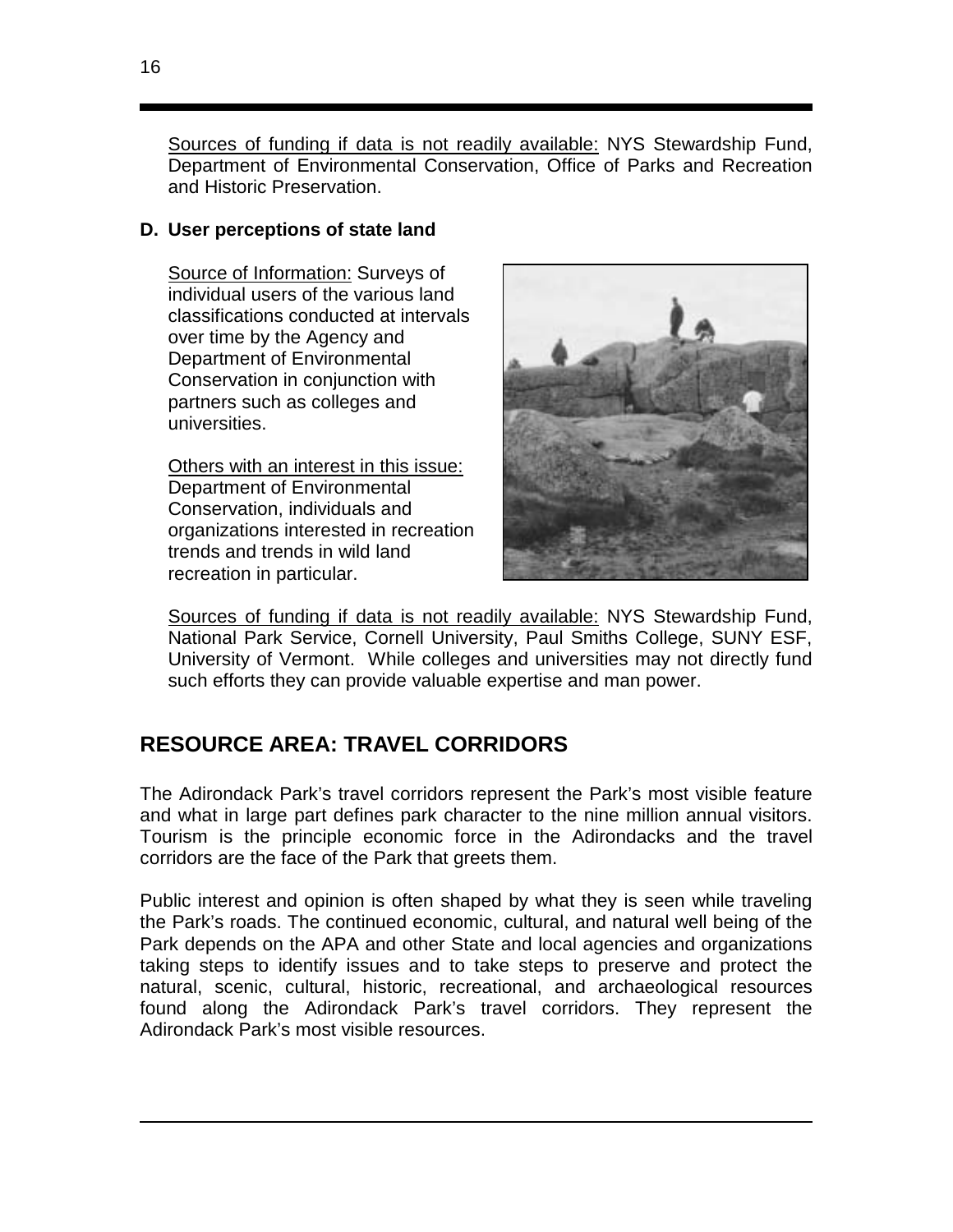#### Indicator:

### **A. Roadside visual character**

Sources of Information: NYS DOT photo inventory, APA Visual Resource Inventory and Assessment Methodology, NYS Scenic Byways Program, Temporary Study Commission Report, Adirondacks in the 21<sup>st</sup> Century Report, Travel corridor management plans, Local/regional planning offices, Lake Champlain Program, Adirondack North Country Association.



Others with an interest in this issue: DEC, DOT, PSC and the utilities servicing the Park, Adirondack Nature Conservancy and Land Trust, Association for Protection of Adirondacks, Adirondack North Country Association, Adirondack Council, Adirondack Economic Development Corporation, ARTC, Area businesses.

Sources of funding if data is not readily available: TEA-21 (Scenic Byways and Transportation Enhancements), Environmental Bond Act, Local governments, Private foundations.

# **RESOURCE AREA: WILD, SCENIC AND RECREATIONAL RIVERS AND SHORELINES**

The APA is charged with administering the NYS Wild, Scenic, and Recreational Rivers Systems Act along private lands in the Adirondack Park. Over 1,200 miles of some 35 Adirondack rivers are protected under this legislation. Protecting and maintaining the character and quality of the rivers in this system and other Park shoreline areas comes in part from Agency actions and regulations. Local and regional governments, DEC, and private landowners also share in the responsibility for helping insure the continued viability of these rivers and shoreline areas for recreation, water supply, water quality, and other essential uses and purposes. Adirondack rivers and shorelines join Park travel corridors and open space areas as among the most visible, valuable, and important resources in the Adirondack Park.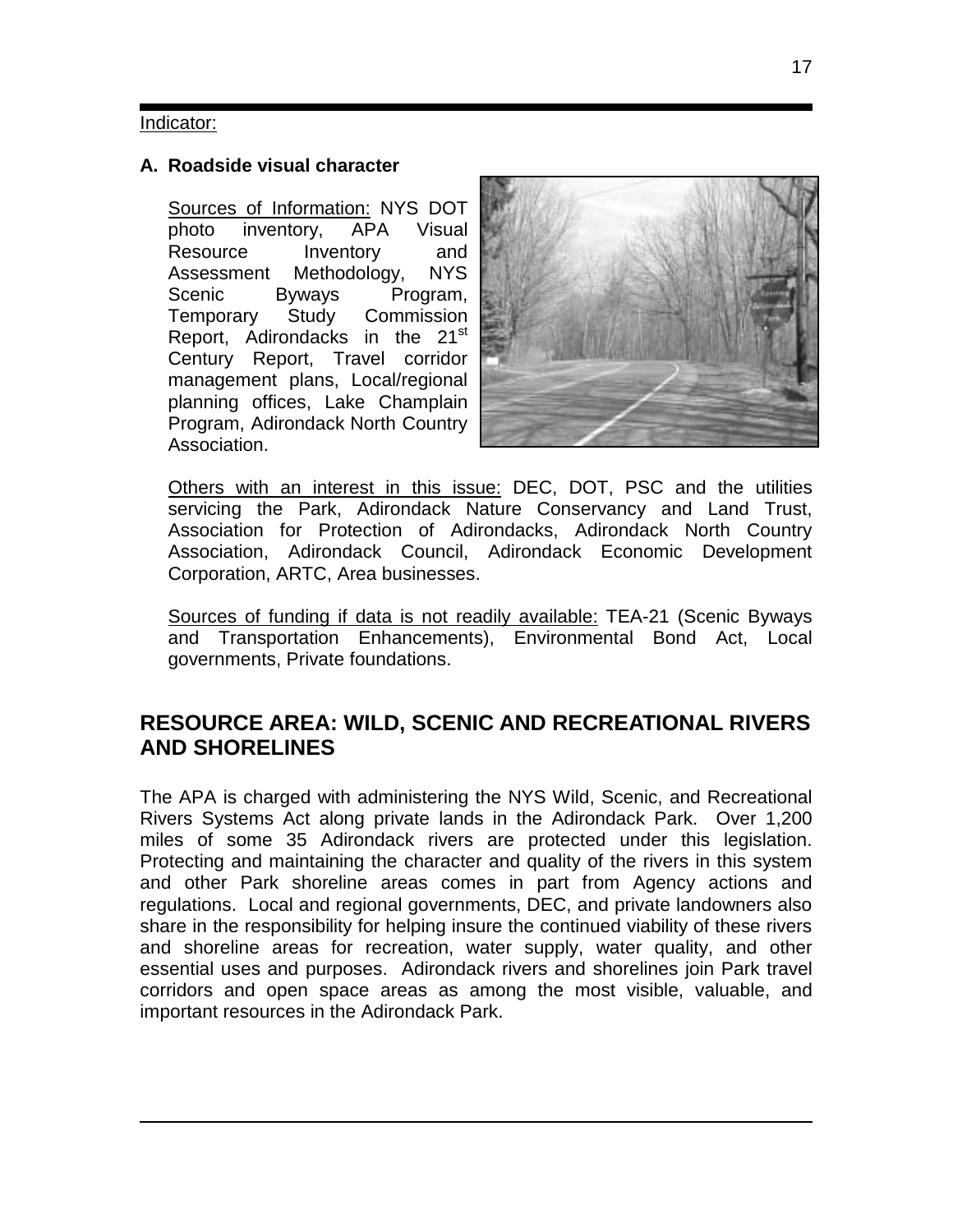## Indicators:

## **A. Density of Structures (boathouses, houses, dams, docks)**

## **B. Vegetation (type, density)**

## **C. Shoreline lot widths**

Sources of Information: APA/DEC 1975 rivers inventory file; New York State Office of Real Property Services data will be used for GIS analysis of centroid density; Landsat imagery and the NYS GAP analysis and land cover map derived from these will give information about vegetation type; Temporary Study Commission; Reports from the report on the Adirondacks in the 21<sup>st</sup> Century; Academic institutions, including Cornell, ESF, St Lawrence, SUNY Plattsburgh; Adirondack Nature Conservancy and Land Trust.

Others with an interest in this issue: DEC, Adirondack Nature Conservancy and Land Trust, Cornell, ESF, Paul Smiths, New York State Office of Real Property Services.

Sources of funding if data is not readily available: Private resources (i.e., Hudson River Foundation), Environmental Bond Act.

# **RESOURCE AREA: COMMUNITY CHARACTER**

The Adirondack Park is home to over 100 hamlets and community population centers each with their own unique cultural heritage, charm, and character. While each area has its own unique issues and needs, they share a number of common problems. Chief among them are problems related to limited economic development opportunities, aging infrastructure, general visible deterioration, and population out-migration. Adirondack Park hamlet areas play essential roles in providing centers for permanent, seasonal, and transient populations, provide essential public services, and tourism, recreation, and cultural opportunities. Preservation of the Park's hamlet areas is essential to maintaining the Adirondack Park's unique character, interest, and attraction. The hamlets need to be able to strike a balance between economic development and the preservation and protection of community visual character and quality of life. Monitoring trends in Adirondack hamlets offers the opportunity to analyze common problems, develop revitalization strategies and policy plans, and develop economic opportunities for interpreting their important cultural heritage.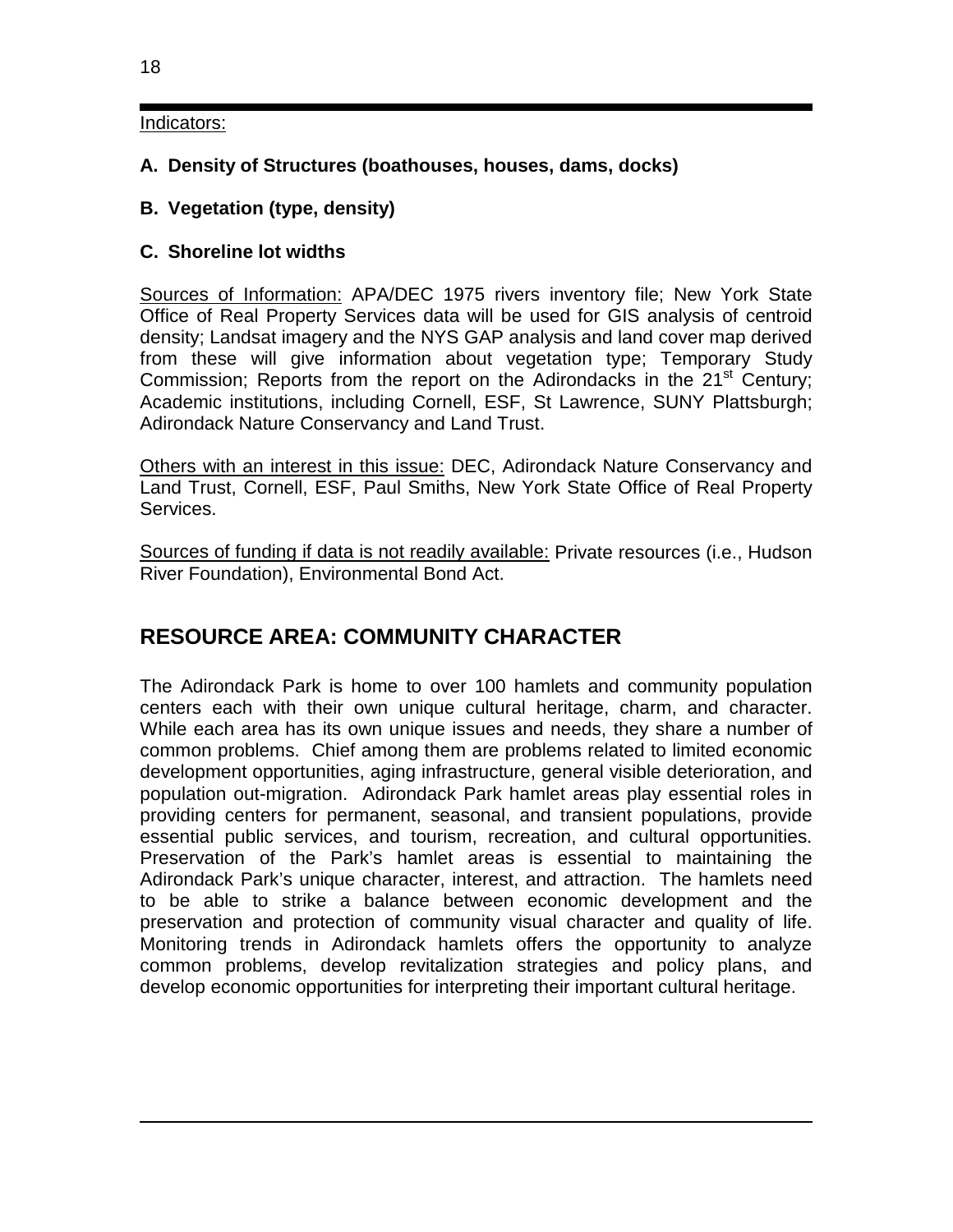#### Indicators:

- **A. Develop a rating system for overall community appearance including such parameters as amount of open space area, number of vacant buildings, number of buildings not code compliant.**
- **B. Population profiles/characteristics: growth or decline, age profile, number of non-local retirees, etc.**

Sources of Information: Roger Trancik=s Adirondack Park Hamlet Studies, other Cornell work; Reports of the Temporary Study Commission on the Future of the Adirondacks; Reports of the Commission on Adirondack Park in the 21<sup>st</sup> Century Report; Adirondack North Country Association information; Adirondack Economic Development Corporation; County and regional planning offices, industrial development agencies, economic development offices, etc.; NYS Department of Economic Development; Local community economic development offices; Census/Department of Labor data.

Others with an interest in this issue: Adirondack North Country Association, Adirondack Economic Development Corporation, NYS Department of Economic Development, Local, county and regional planning and economic development offices, Cornell, Department of Labor (perhaps a partner), New York Planning Federation (perhaps a partner).

Sources of funding if data is not readily available: Housing and Urban Development grants, other federal community development funds, DHCR, Private foundations, Environmental Bond Act, TEA-21 - Scenic Byway enhancements and Community and System Preservation Pilot Program.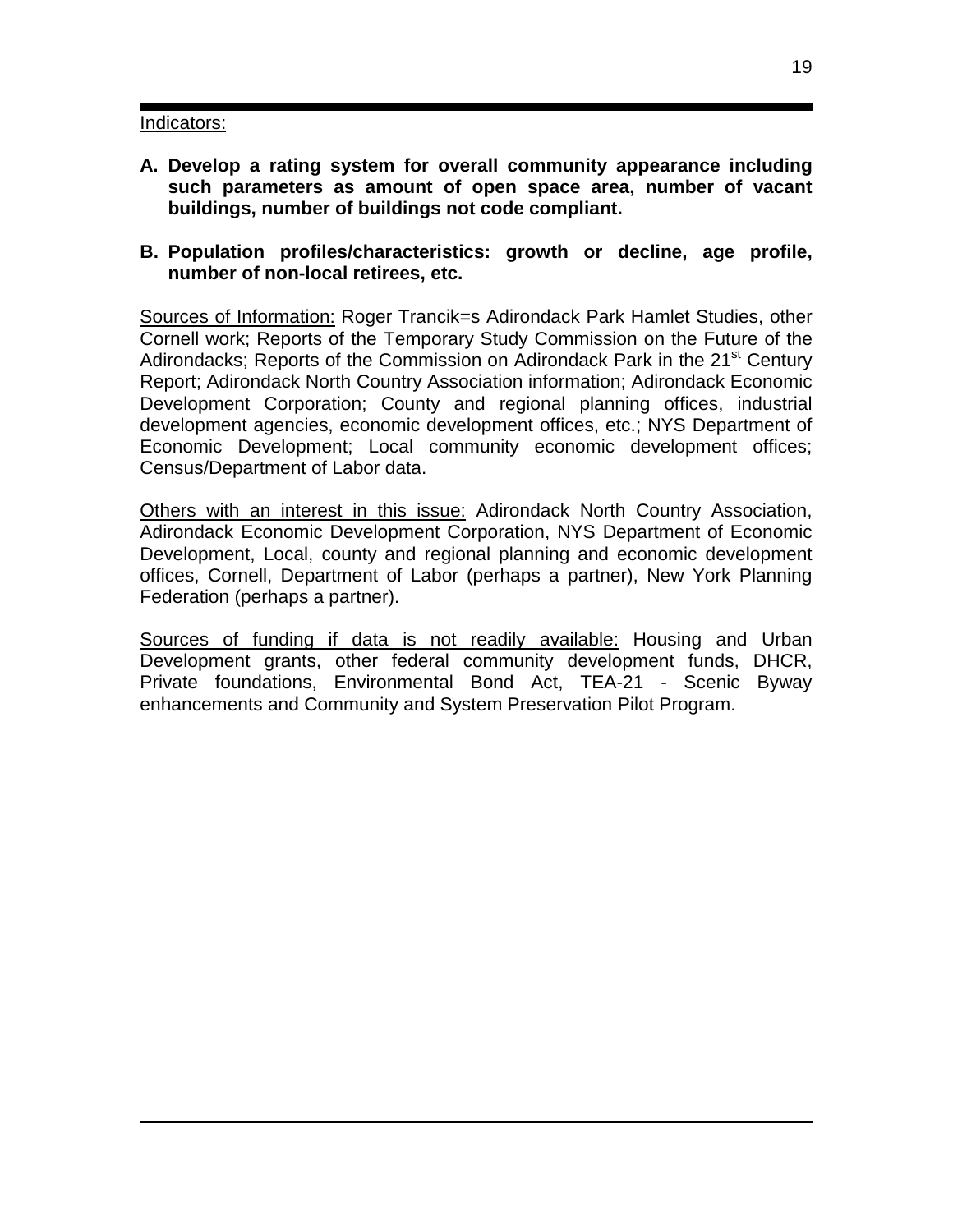# Physical Resources Category

This category focuses on the surface waters, groundwater and air resources in the Park. The quality of these resources is reflected in the health of the habitats and landscapes in the Park. These resources are affected by global, regional and local land uses.

# **RESOURCE AREA: SURFACE WATER**

This area focuses on quality and the status of lakes, pond, rivers and streams. Of specific concern are changes in the water chemistry, productivity status and acidity status. Additional concerns are for the status of water impoundments and navigation within those waterbodies. The sharp increase in the amount of development and use in recent decades, combined with atmospheric depositions, has caused undesirable changes in the water quality within the Park.



#### Indicators:

**A. Monitor levels of various water quality indicators such as: acid neutralizing capacity (ANC), heavy metal concentrations, potential toxicities due to loading and acidification, and increases/decreases in sulfate and nitrate concentrations.** 

Sources of Information: The Adirondack Lakes Survey Corporation (ALSC) is a primary source of this information

Others with an interest in the issue: DEC, Citizen's State-wide Lake Assessment Program, individual lake associations and the NY Federation of Lake Associations, Cornell University.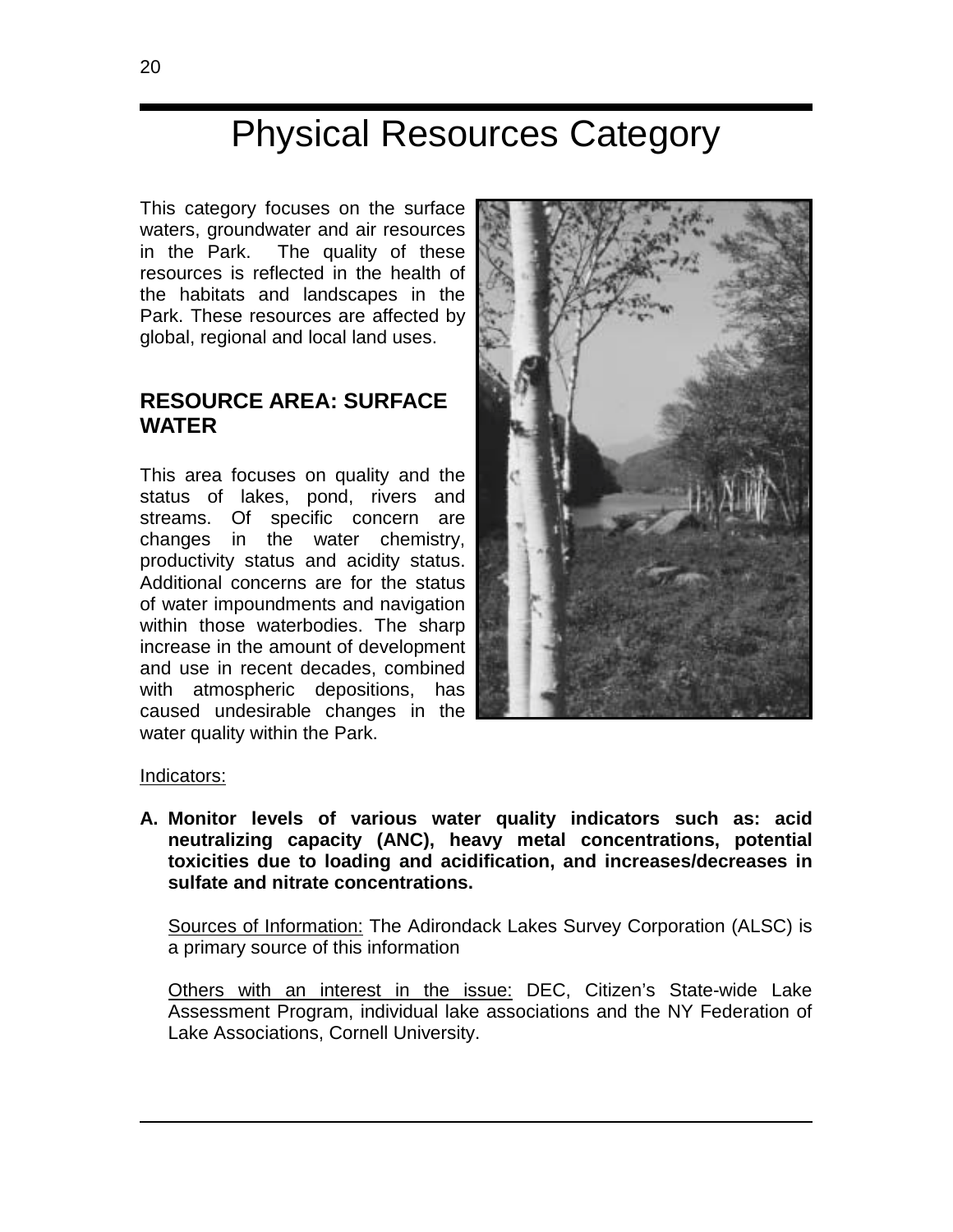Sources of funding if data is not readily available: U.S. Environmental Protection Agency (EPA), NYS Energy Research Development Authority (NYS ERDA), Duck Unlimited.

## **B. Monitor lake phosphorus and nutrient loading levels.**

Sources of Information: Review DEC State Pollution Discharge Elimination Systems (SPDES) permits for point source discharges to surface waters to see if meet water quality standards. Review DOH municipal water sources utilizing surface waters for water quality. The Adirondack Lakes Survey Corporation, Adirondack Aquatic Institute at Paul Smiths, County water quality coordinating committees, Hamilton County Water Monitoring Program, Lake Champlain Basin Program. Residents Committee to Protect the Adirondacks, individual lake associations and the NY Federation of Lake Associations.

Others with an interest in the issue: Adirondack Towns and Villages, Residents Committee to Protect the Adirondacks, individual lake associations and the NY Federation of Lake Associations, SUNY ESF.

Sources of funding if data is not readily available: Lake Champlain Basin Program.

**C. Status of dams and impoundments - monitor condition, life expectancy and potential conversion to free flowing waters where applicable.** 

Sources of Information: The Adirondack Lakes Survey Corporation, DEC, Niagara Mohawk, NYS Gazette of Dams and Impoundments.



Others with an interest in the issue: Residents Committee to Protect the Adirondacks, individual lake associations and the NY Federation of Lake Associations, NY Rivers United.

Sources of funding if data is not readily available: Public Service Commission.

# **D. Losses in navigation due to sedimentation and enlarging deltas.**

Sources of Information: Soil and Water conservation Districts, DEC, Residents Committee to Protect the Adirondacks, County water quality coordinating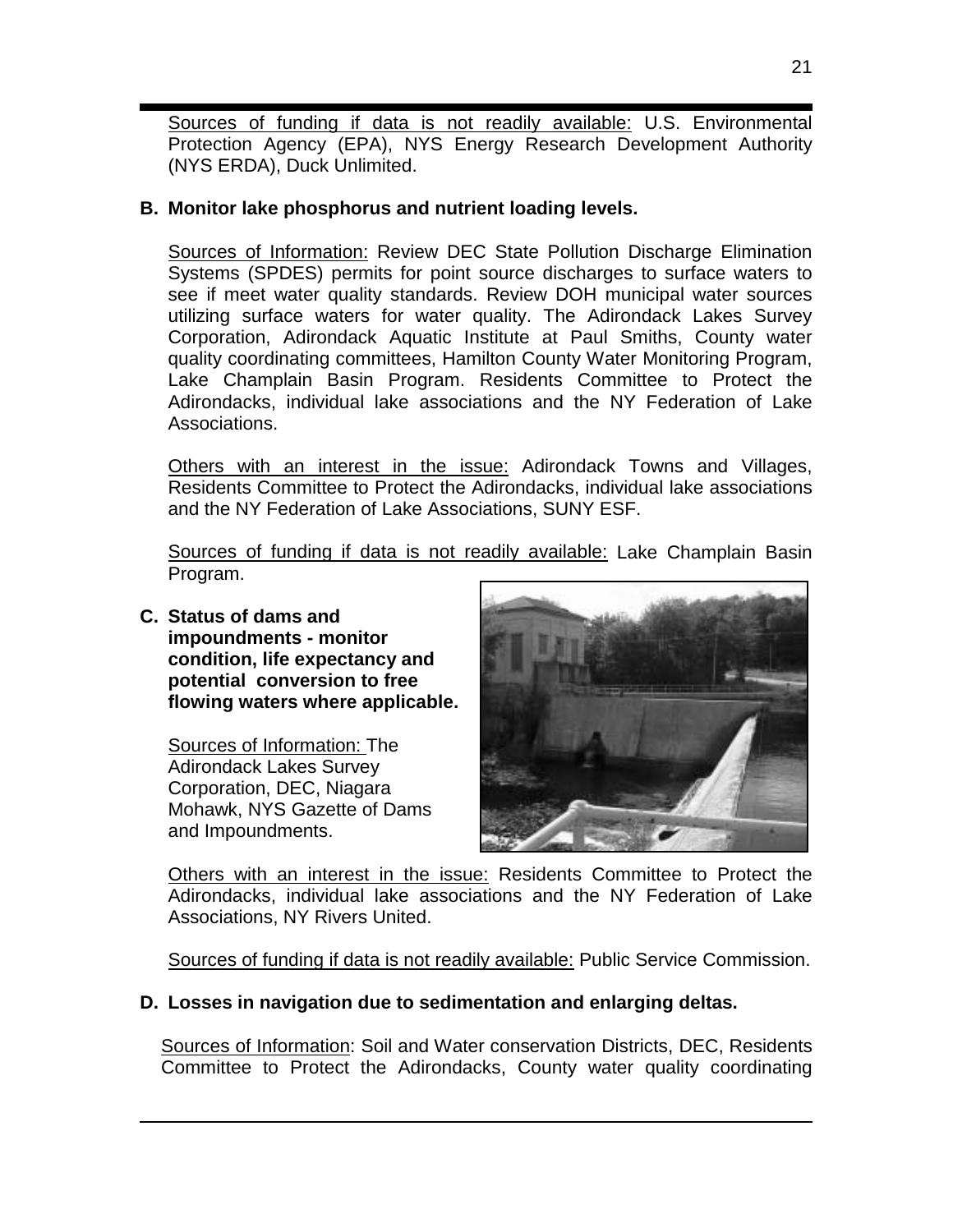committees, individual lake associations and the NY Federation of Lake Associations.

Others with an interest in the issue: All of the above.

## **E. Road salt impacts to surface waters.**

Sources of Information: DOT

Others with an interest in the issue: DEC, Residents Committee to Protect the Adirondacks, County water quality coordinating committees, individual lake associations and the NY Federation of Lake Associations.

# **RESOURCE AREA: GROUNDWATER**

This area focuses on quality and the status of groundwater. Of specific concern are the quality and quantity of the resource. New filtration requirements for municipal water supplies have caused many communities to drill new wells for their potable water supply. Aquifers need to be protected and sources of contaminants need to be identified.



Indicators:

**A. Municipal drinking water demand and sources of supply from groundwater.** 

Sources of Information: DOH, DEC, NY Rural Water Association, Department of State Office for Public Utilities

Others with an interest in the issue: Adirondack Towns and Villages, NYS Atlas of Community Water System Sources, New York State Geological Survey, DEC, USGS.

**B. Status of groundwater contamination sites, including current and former mines, concentrated waste disposal sites and their downgradient proximity to sensitive natural areas and drinking water supplies.** 

Sources of Information: DEC for contamination sites and for landfill and septic groundwater monitoring records, DEC

Others with an interest in the issue: DEC, ALSC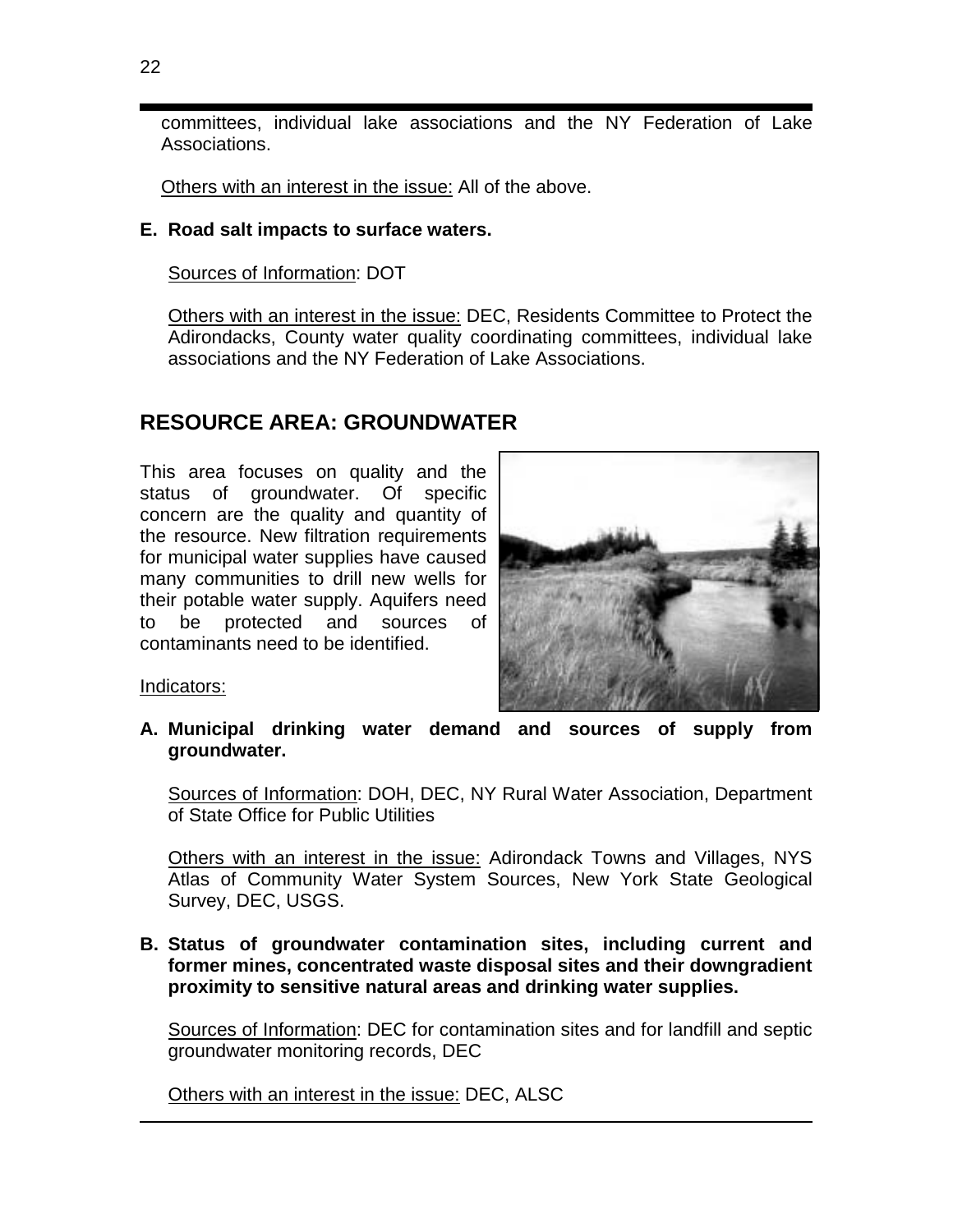## **C. Road salt impacts to groundwater.**

Sources of Information: NYS DOT

Others with an interest in the issue: Adirondack Towns and Villages, Residents Committee to Protect the Adirondacks, lake associations.

## **D. Changes in baseflow levels over time in gauged steams/rivers.**

Sources of Information: Federal/state groundwater level records, New York State Geological Survey; US Geological Survey.

Others with an interest in the issue: Adirondack Towns and Villages.

# **RESOURCE AREA: AIR RESOURCES**

This area focuses on the air quality of the Park. Included in this are regional effects from global warming that include: catastrophic events (micro-bursts, ice storms, 100 year storm events, floods, volcanic eruptions…), temperature extremes, length of growing season and what fundamentally affects vegetative and animal communities.

Indicators:

**A. Monitor regional haze caused by air pollution (measure visibility and sulfate concentrations).** 

Sources Of Information: DEC Division of Air; US EPA; US Geological Survey; NOAA.

Others with an interest in the issue: Residents Committee to Protect the Adirondacks, universities, Adirondack Mountain Club.

## **B. Vulnerability of high elevation soils and soil cation losses leached by acid deposition.**

Sources of Information: National Resource Conservation Service, University of Pennsylvania.

Others with an interest in the issue: Empire State Wood Products, Residents Committee to Protect the Adirondacks, Adirondack Nature Conservancy, Dr. Edwin Ketchledge, universities, Adirondack Mouton Club.

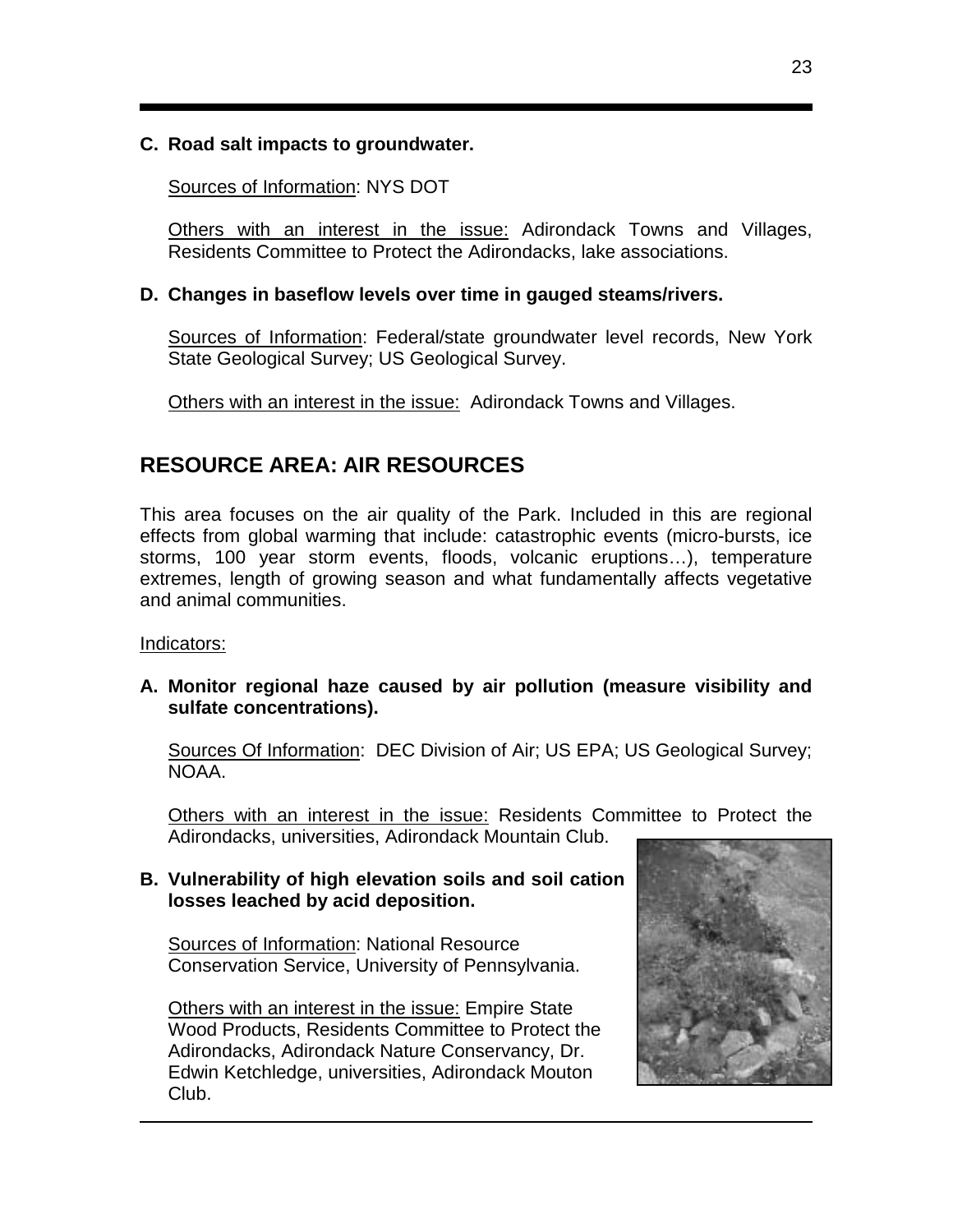## **C. Monitor air quality standards.**

Sources of Information: Examine violations/excursions from standards. Track federal standards for air pollution control (sulfates, fine particulates, and ozone) including the trading of pollution offsets by the electric utilities upwind of the Adirondack Park. DEC Division of Air; USDA Forest Service; US EPA for changes in regional and global energy uses; Canadian sources; US Geological Survey; colleges and universities; NOAA.

Others with an interest in the issue: Residents Committee to Protect the Adirondacks. DEC Division of Air.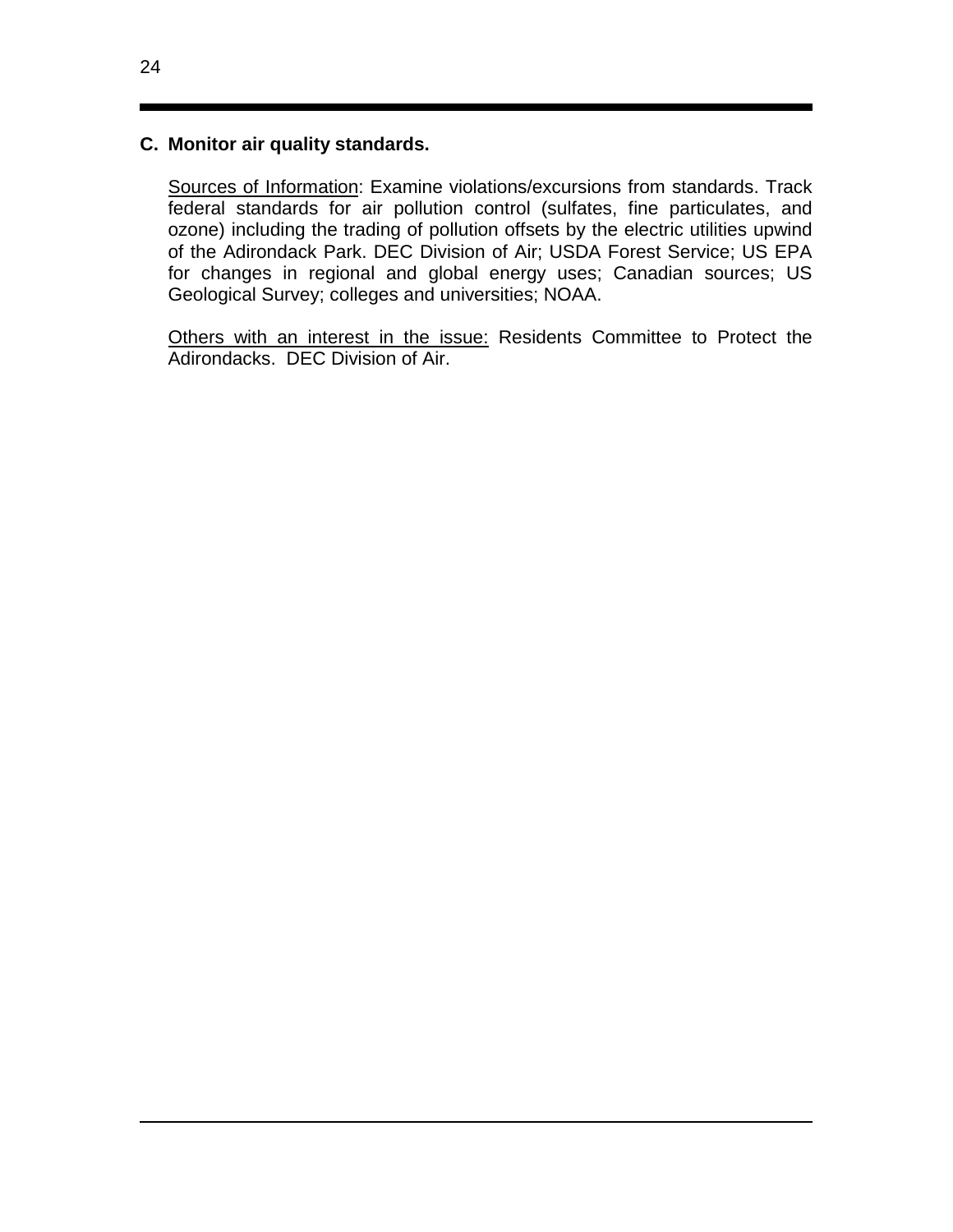

# Biological Resources Category

The Biological Resources Category focuses on the plants and animals within the Park and their habitat. Living things provide much of what is valued most about the Park by both residents and visitors. To monitor trends in Biological Resources it is necessary to first create a baseline inventory of the state of existing resources. For many of the Resource Areas discussed below, this entails creating a land cover map, monitoring species levels within various communities and determining community size. Organisms and direct physical / chemical measurements can be used as indicators to give information about habitat *quality*, and aerial extent can be used to measure habitat *quantity*. Baseline data already exists for some of the Resource Areas and, in some cases, long-term studies are being conducted. It is important for the Adirondack Park Agency to be aware of these studies and develop partnerships with key organizations that may aid in the development of a trends analysis database for the long-term monitoring of the health of the Park's Biological Resources. Many of the potential funding sources may also apply to more than one of the Resource Areas. These include:

- Department of the Interior/United States Geological Survey (DOI/USGS) Unsolicited Proposals: http://www.usgs.gov/contracts/grants/unsolbk.html
- National Science Foundation (NSF), Directorate for Biological Sciences, Division of Environmental Biology: http://www.nsf.gov/bio/deb/start.htm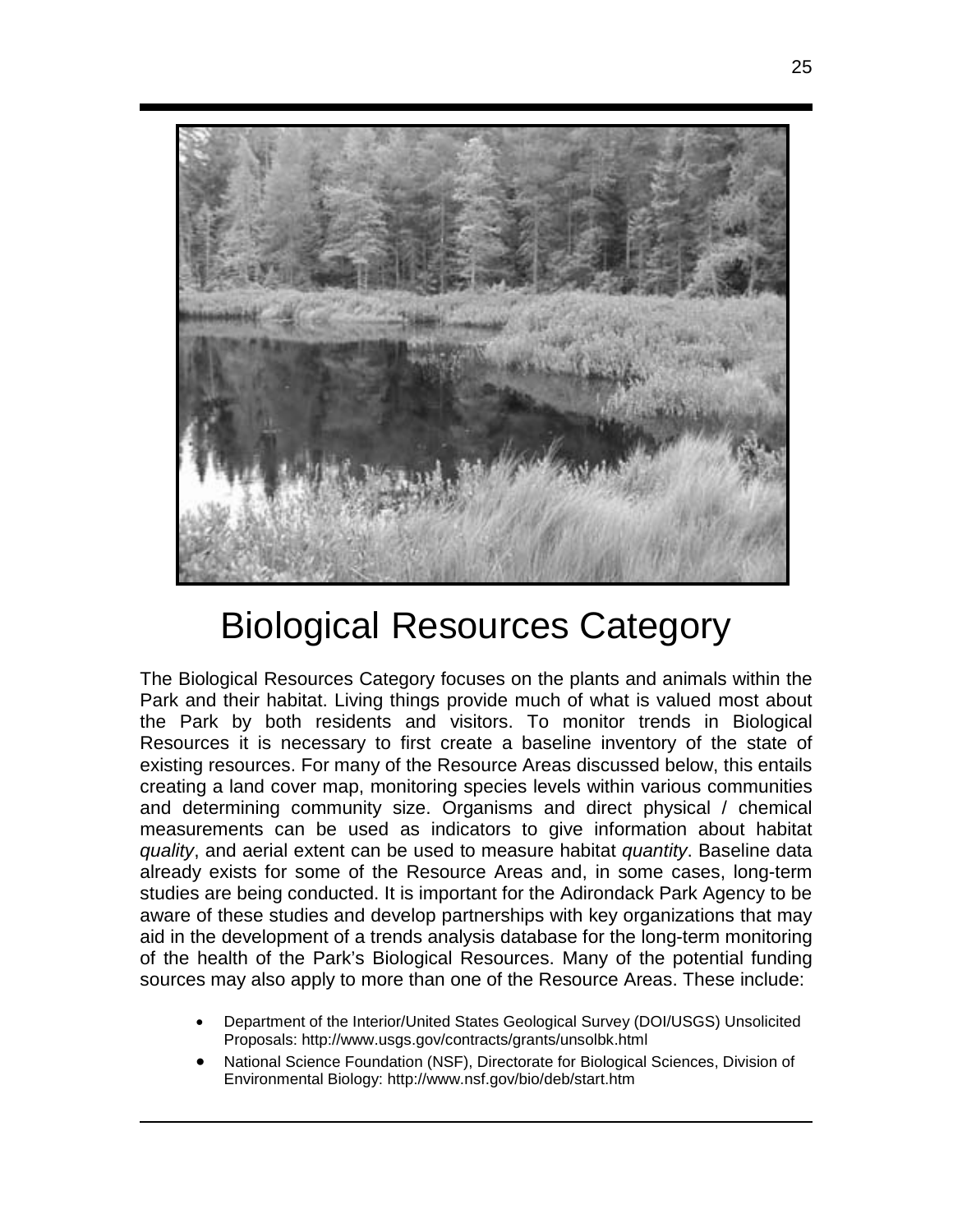Under each indicator description, data sources have been organized temporally, according to the length of time data has been collected. For those studies in which only one instance of data collection has occurred, it has been indicated whether there is intent to do follow-up studies.

# **RESOURCE AREA: FORESTED LANDS**

Forested Lands are an open space feature of the Park that is an important component of Park character. Forested Lands offer benefits such as wildlife habitat, employment opportunities, recreation, and aesthetics. The Forested Lands resource includes both commercial timber production lands as well as lands maintained for non-



timber purposes such as State Forest Preserve land. Forested Lands may be defined by the ecosystem in which they are found (i.e. Northern Hardwoods, Boreal, or Alpine forests), or by the dominant species (i.e. Sugar Maple forest), or by age-structure (i.e. early successional or old-growth forests), or even by the dominant agent of change in the forest (i.e. fire-maintained or clear-cut forests). Monitoring trends in species composition and areal extent will help define forest health and characterize natural *vs.* human-mediated changes in the forest.

Indicators:

## **A. Species Composition**

## Sources of Information:

Long-term data sources - Forest data has been collected over the greatest time period at the long-term study plots of the State University of New York College of Environmental Science and Forestry's (SUNY-ESF) Huntington Forest and Cranberry Lake Biological Experiment Station. Data from these areas may be used for forest type descriptions and historical comparisons. Sunita Halasz's M.S. from Cornell University set up permanent plots in the William C. Whitney Wilderness to monitor Adirondack forest recovery from timber harvesting, and compared present-day data with that of previous studies going back to 1898. It is likely that large paper corporations such as International Paper, Domtar, and Finch-Pruyn would also have a long-term database from forest inventories that would be useful for monitoring trends on timber lands.

Shorter-term data sources - The New York Natural Heritage Program (NYNHP) maintains lists and locations of rare element occurrences around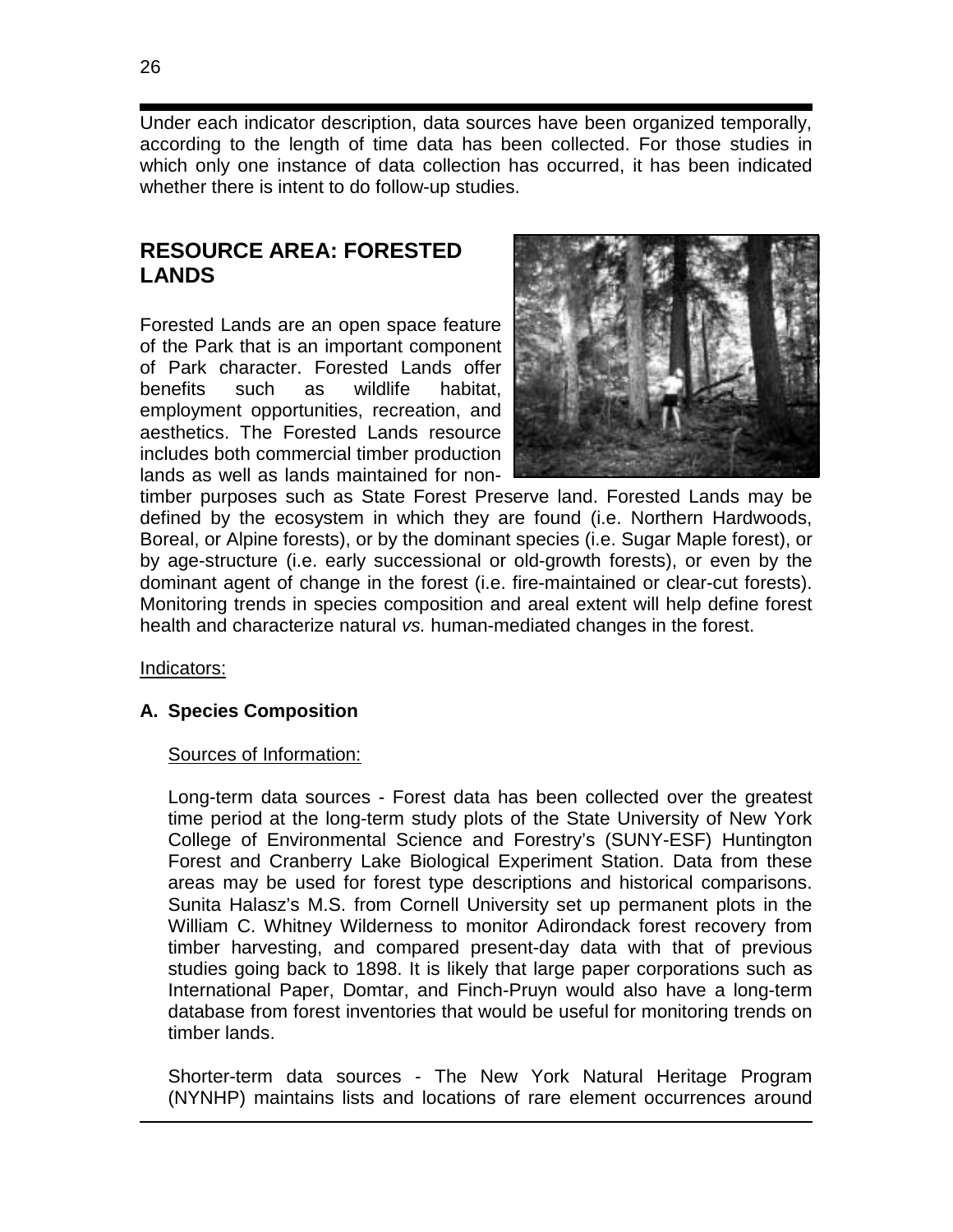the state and has published Ecological Communities of New York State (Reschke, 1994), which defines community types by heritage ranking and common species. Other sources of data include studies by Jerry Jenkins and the Wildlife Conservation Society, US Forest Service Northeast Research Station 10-year reports, and Real Property Services forest survey data.

"Snapshot" data - (data collected once; there may be intent to continue the effort) Useful data sources collected once that offer a "snapshot" of the Adirondack forest in time include the NYS GAP Analysis map of generalized forest types around the state and the APA's 1981-1982 Intensive Timber Harvest Study. There is intent to continue GAP data creation.

Others with an interest in this issue: Potential partners for trends analyses on Forested Lands who would both help collect and analyze data include SUNY-ESF, Cornell University, Paul Smiths College, Middlebury College, and the Institute for Ecosystem Studies (IES) because much of this data collection would be appropriate for graduate studies.

Sources of funding if data is not readily available: Environmental Protection Agency (EPA), NASA and partners. A potential for NSF funding exists if the study was extended to a larger audience, such as the role of the northeast forest in global carbon reserves.

## **B. Areal extent**

Sources of Information: These data are best generated from a Geographic Information System (GIS) since geometric dimensions are an inherent part of geographic attribute information in a spatial database.

Shorter-term data sources - The Nature Conservancy's Boston, Mass. office and the Adirondack Nature Conservancy and Adirondack Land Trust maintain spatial databases of State and private forest land acquisition in the northeastern United States.

"Snapshot" data -The EPA-funded GIS projects, completed or in progress, already provide some of this information, as does the NYS GAP Analysis map. Northern Forest Lands data may also provide forest area map data. There is intent on the part of the APA to regularly monitor and update wetlands data created in the EPA-funded projects.

Others with an interest in this issue: Potential partners for monitoring changes in area of Forested Lands would include The Nature Conservancy, including Adirondack Nature Conservancy and Land Trust, and the NYS GAP Analysis team at Cornell University.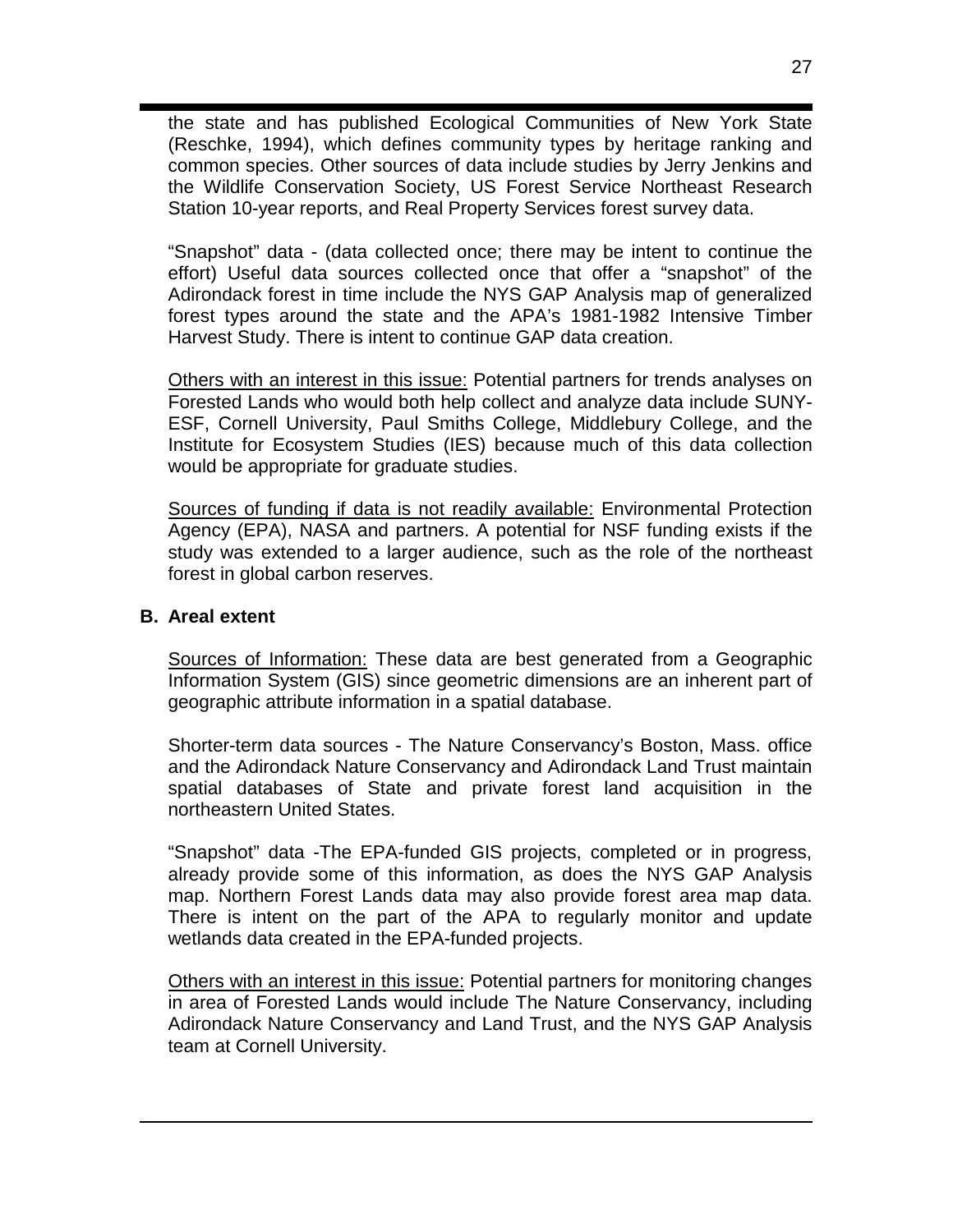Sources of funding if data is not readily available: EPA, DOI/USGS, and partners.

## **C. Natural** *vs.* **Human-mediated Changes**

Sources of Information:

Long-term data sources - Data from logged-over forests, like the William C. Whitney Wilderness and Champion Lands can be compared with studies at the Huntington Forest, Hubbard Brook Experimental Forest in New Hampshire, and the Harvard Forest in Massachusetts.

Shorter-term data sources - The Adirondack Nature Conservancy and Land Trust has an on-going citizen monitoring program in place to record the spread of weedy invasives.

"Snapshot" data - Much of this data is already available through the Agency's EPA-funded projects such as the digital versions of the 1916 Fire Map, 1950 and 1995 blowdown maps, and Ollinger *et al.'s* 1993 model of sulfur and nitrogen atmospheric deposition.

Others with an interest in this issue: Forest disturbance studies are often undertaken for graduate study, therefore potential partners include SUNY-ESF, Cornell University, Paul Smiths College, Middlebury College, and IES.

Sources of funding if data is not readily available: NASA, DOI/USGS, and partners.

# **RESOURCE AREA: UNCOMMON AND VULNERABLE LANDS**

Uncommon and Vulnerable Lands are areas in the Park that generally occupy a small percentage of the whole Park; and/or they are areas that are maintained by a particular regeneration regime such as fire or other chronic disturbance or specific meteorologic and geologic conditions; and/or they or their native species are vulnerable to extirpation. These lands are of value because they add species and landscape diversity, perform unique functions in the landscape, or they have other intrinsic value that would be lost if they were damaged. Examples of Uncommon and Vulnerable Lands within the Park are pine barrens, kettlehole bogs, the alpine zone, agricultural lands, and mesotrophic and oligotrophic lakes.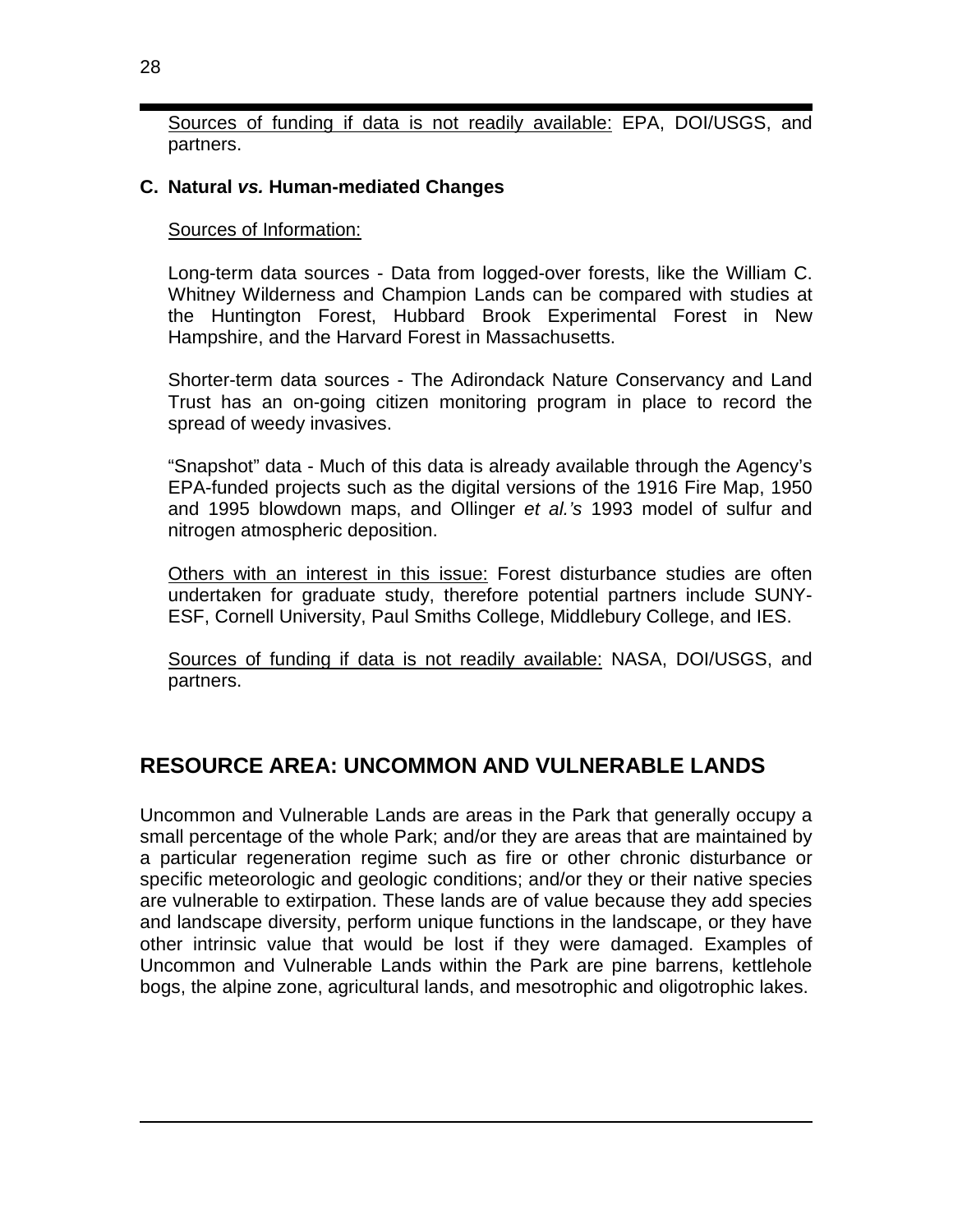Indicators:

## **A. Species Composition**

## Sources of Information:

Shorter-term data sources - Data sources are groups that maintain community descriptions, such as the NYNHP, which has an on-going program of identifying uncommon communities and their species, and assigning heritage rankings.

"Snapshot" data - NYS GAP map and EPA projects. More detailed studies of species richness and



abundance in various Uncommon and Vulnerable Lands may be found through theses/dissertation searches from Cornell and SUNY-ESF.

Others with an interest in this issue: Adirondack Nature Conservancy and Land Trust, NYS GAP Analysis group, Dr. Ed Ketchledge.

Sources of funding if data is not readily available: TNC, WCS, the Audubon Society, Trout Unlimited, and Environmental Benefit Fund.

## **B. Areal Extent**

#### Sources of Information:

"Snapshot" data - Groups with digital map data can provide areal extent information including APA EPA-funded projects, NYS GAP Analysis program, and Adirondack Nature Conservancy and Land Trust. Soil and Water Conservation Districts can provide information for agricultural land.

Others with an interest in this issue: NYS GAP Analysis, Adirondack Nature Conservancy and Land Trust.

Sources of funding if data is not readily available: EPA, DOI/USGS.

## **C. Water Quality and Water Quantity of Meso and Oligotrophic Lakes**

#### Sources of Information:

Shorter-term data sources - The Adirondack Lake Survey Corporation (ALSC) can provide water chemistry data from their Long-term Monitoring Waters. ALSC and the United States Geological Survey (USGS) Water Resources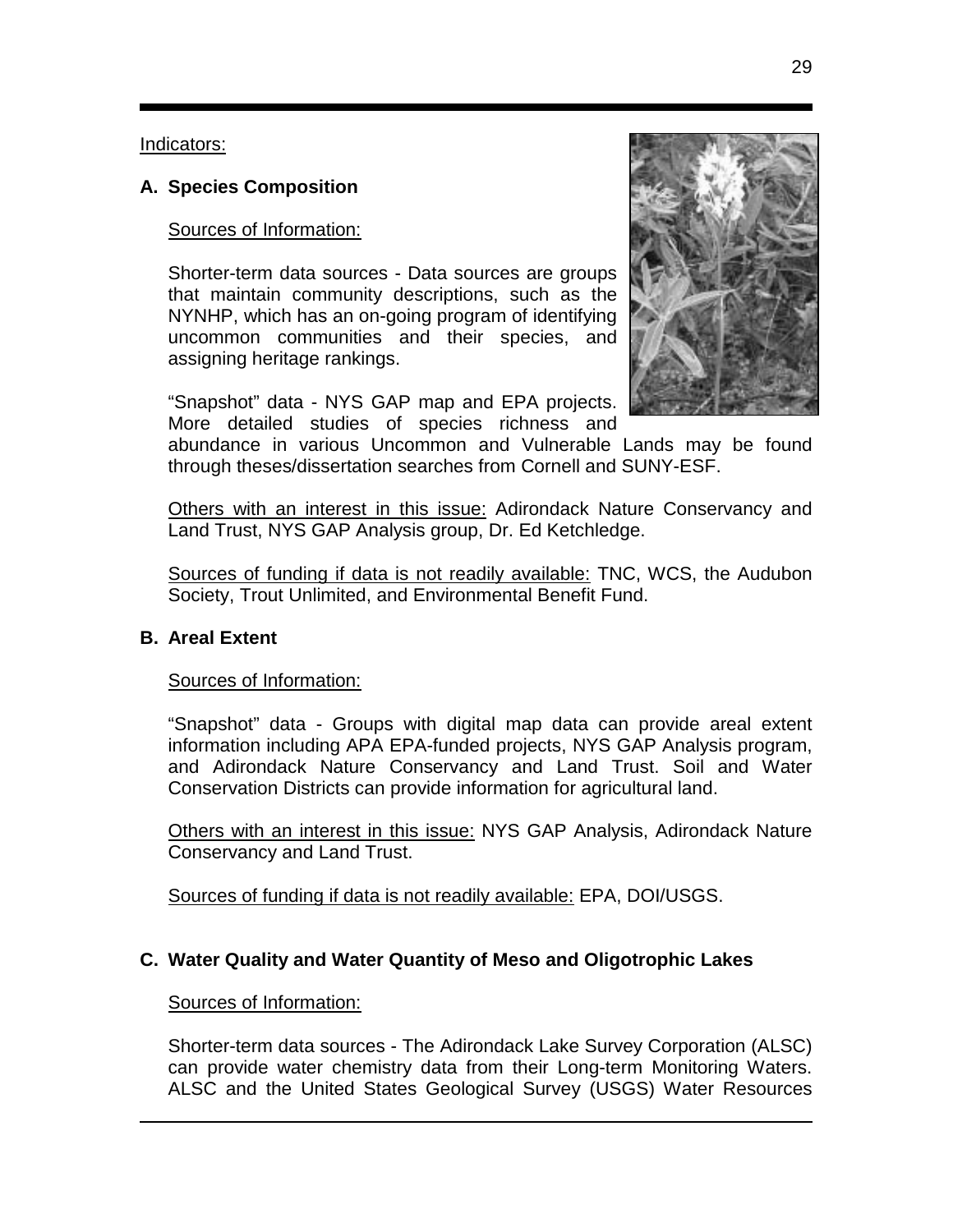Division have stream gauging stations and volumetric data on lakes and ponds.

Others with an interest in this issue: Adirondack Aquatic Institute, SUNY-ESF, Cornell University, ALSC, IES, Darrin Freshwater Institute (DFWI).

Sources of funding if data is not readily available: EPA, DOI/USGS, and partners.

# **RESOURCE AREA: SHORELINE/RIPARIAN AREAS**

Shoreline/Riparian Areas are those areas that connect water bodies and uplands. Within the Park, much of this area has been lost to shoreline development, and is easily colonized by invasive species. Shoreline/Riparian Areas mediate biogeochemical functions of lakes, ponds, rivers and streams, thus having a direct effect on



water quality. These areas help to maintain baseflow (water quantity stabilization) of surface water features by groundwater seepage and act as flood storage and conveyance areas. They are often home to species adapted seasonal flooding and flow regimes.

## **Indicators:**

## **A. Species Composition**

Sources of Information:

Shorter-term data sources - The NYNHP has rare element occurrence location data and general descriptions of community types including Riparian zone communities.

"Snapshot" data - APA EPA-funded projects can provide basic dominantspecies descriptions of these areas.

Others with an interest in this issue: Local shoreline and lake associations, NYS DEC, Federation of Lake Associations (FOLA), Adirondack Aquatic Institute (AAI), DFWI.

Sources of funding if data is not readily available: Since some riparian areas are also wetland areas, EPA State Wetlands Protection Program funding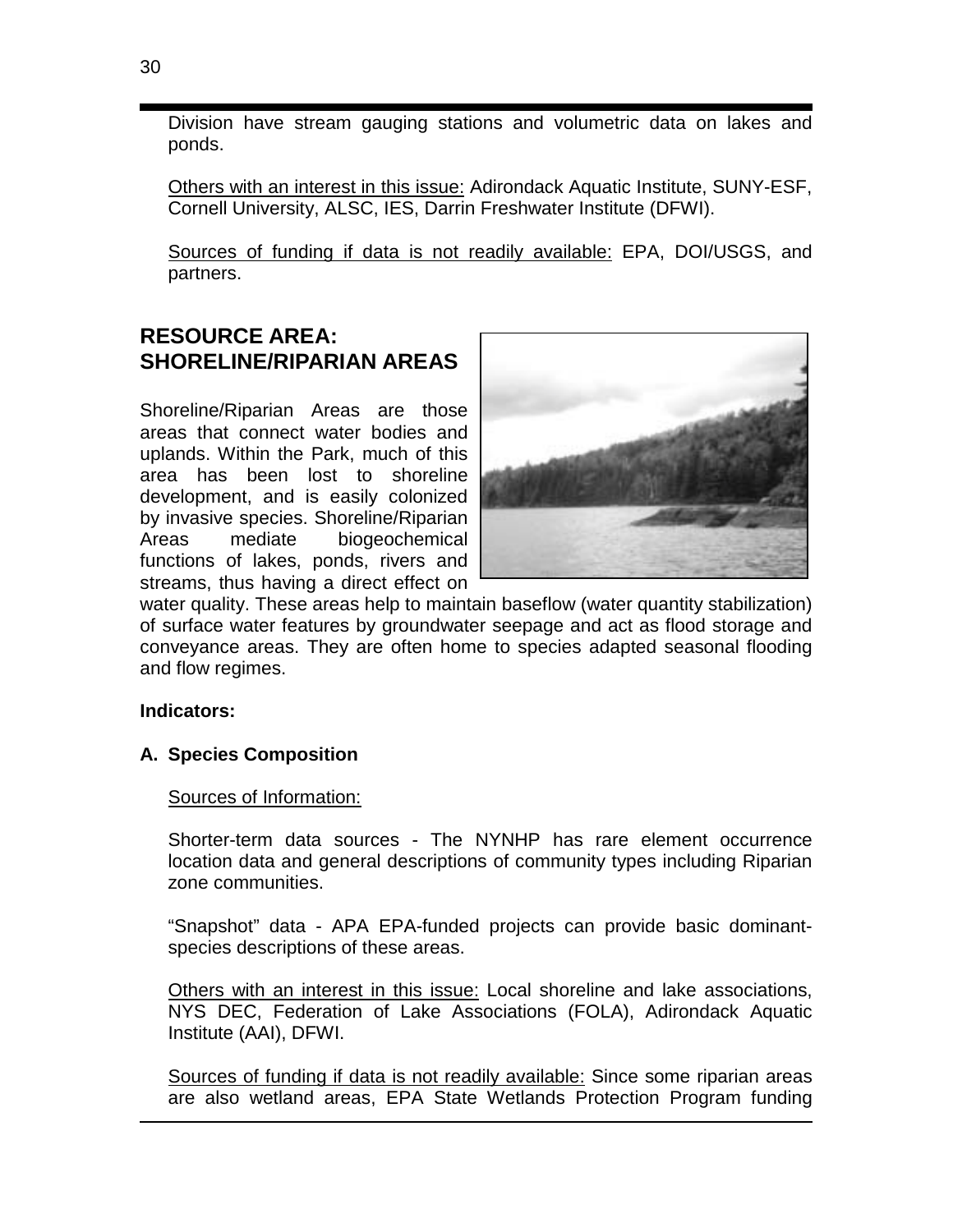could be applied here as well. Potential partners listed above may also be able to provide funding.

## **B. Areal Extent**

## Sources of Information:

Shorter-term data sources - RPS data can be used to determine density of RPS centroids per unit area to give a general idea of shoreline development. USGS hydrography and flow information from stream gauging stations can be used to monitor water feature geometry and changes in flow due to development. Aerial photography and DOQQs can be used to provide more detailed stream data than USGS 1:24,000-scale data.

Others with an interest in this issue: Local shoreline and lake associations, FOLA, DEC.

Sources of funding if data is not readily available: FOLA, NYS DEC.

# **C. Natural** *vs.* **Human-Mediated Change**

## Sources of Information:

"Snapshot" data -An example of Natural *vs.* Human-Mediated change would be beaver dams *vs.* man-made dams. The Remote Sensing Lab at SUNY Plattsburgh created a map of beaver dam locations. Other examples of potential monitoring studies would be to monitor phosphorous content in surface waters to study septic system inputs to lakes, or the spread of an introduced species like japanese knotweed, or monitor shoreline cutting.

Others with an interest in this issue: SUNY Plattsburgh, local shoreline and lake associations, local governments, IES, Cornell University, SUNY-ESF, Paul Smiths College, Soil and Water Conservation Districts, FOLA, NYS DEC.

Sources of funding if data is not readily available: EPA, partners.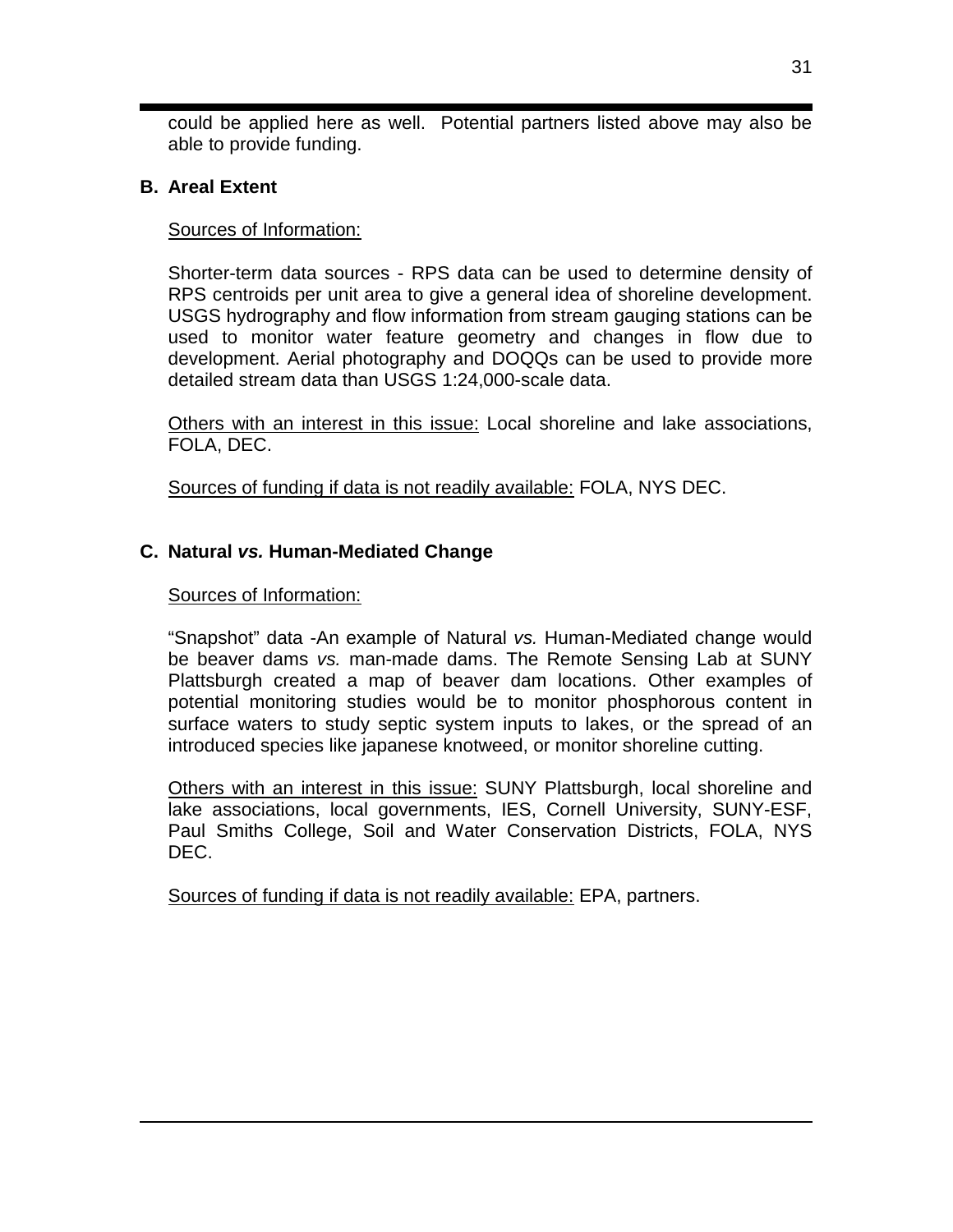# **RESOURCE AREA: WETLANDS**

Similar to riparian areas, wetlands are intermediaries between truly aquatic systems and upland systems, although they are not always associated with open water. They function at both a local (small) and a landscape (large) scale. They often have high species diversity made up of species that undergo their entire life cycle within the wetland, as well as species using wetlands for only part of their life cycle. Wetlands provide critical breeding areas and contribute to genetic



exchange and export on a local and landscape scale. Wetlands mediate nutrient cycling and nutrient exchange, decrease erosion and runoff by slowing the flow of water, provide shoreline stabilization during storm events, store and convey flood waters, allow for the settling of sediment, increase water quality through plant uptake and binding in the sediment, decrease water temperature, and stabilize base flow.

#### Indicators:

### **A. Species Composition**

Sources of Information: Changes in wetland species reflect changes in wetland hydrology or nutrient status. Additionally, changes in wetlands species, such as the presence of non-native or invasive species may cause changes in wetland hydrology and nutrient status.

Shorter-term data sources - Adirondack Nature Conservancy and Land Trust has developed an introduced species monitoring program that is collecting geographic data of non-native plant species occurrences around the Park.

"Snapshot" data - Community level dynamics can be monitored through the use of the wetlands maps created through the EPA-funded State Wetlands Protection Grant. However, more detailed studies of specific species may require further studies. The APA is currently developing a proposal to fund a study on monitoring aquatic plant dynamics, including invasive aquatic species.

Others with an interest in this issue: Adirondack Nature Conservancy and Land Trust, SUNY-ESF, Cornell University, IES, SUNY Plattsburgh.

Sources of funding if data is not readily available: EPA, DOI/North American Wetlands Conservation Council.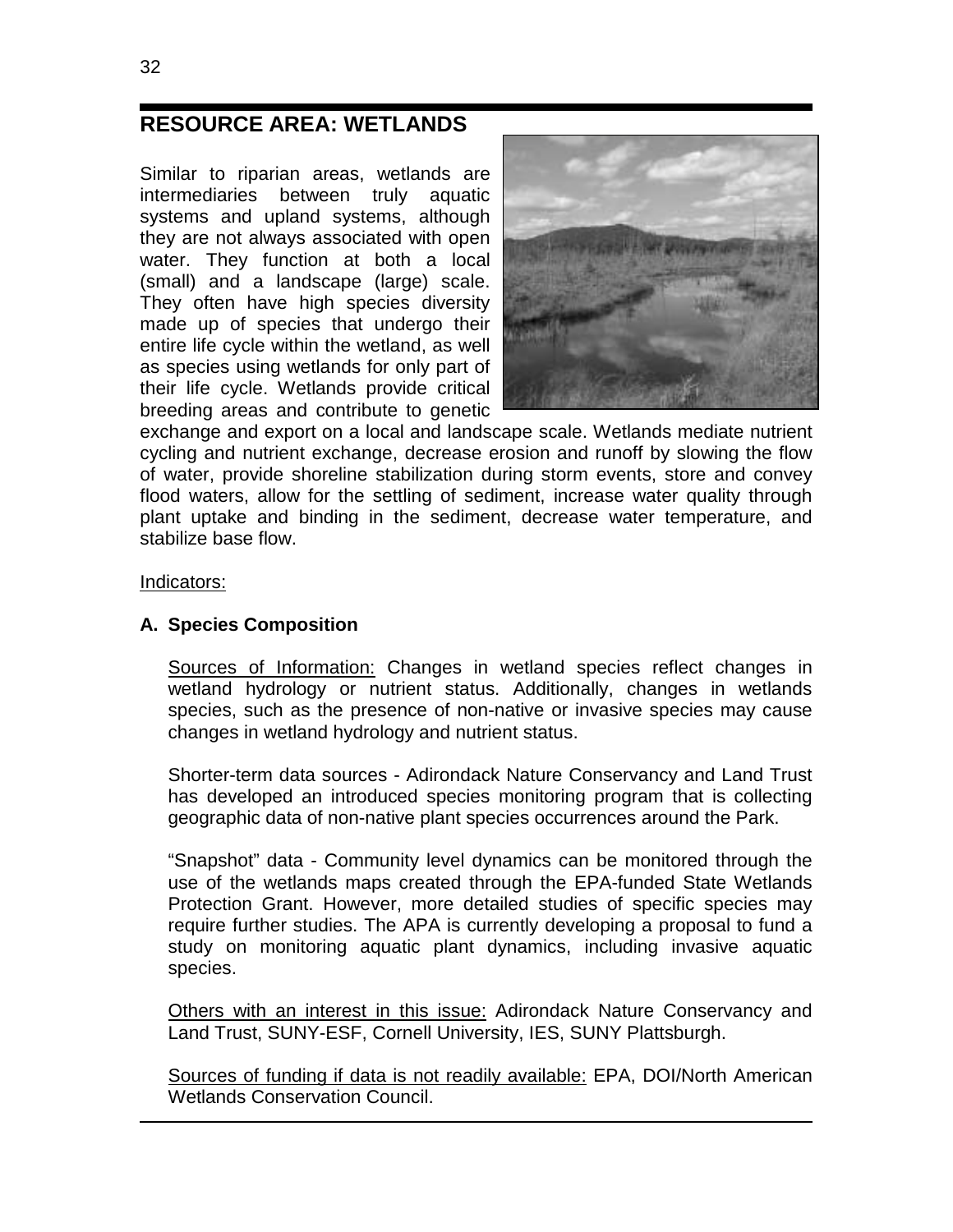## **B. Areal Extent**

Sources of Information: Area of wetlands is useful for quantifying wetland function within the landscape (i.e. decreased wetland acreage equals decreased functionality).

"Snapshot" data - The APA EPA-funded State Wetlands Protection Grant mapping project provides this data.

Others with an interest in this issue: Adirondack Nature Conservancy and Land Trust.

Sources of funding if data is not readily available: EPA, DOI/North American Wetlands Conservation Council.

## **C. Wetland Water Quality**

Sources of Information:

Shorter-term data sources - EPA, SUNY-ESF, Cornell University, US Fish and Wildlife Service (USF&WS), ALSC, USGS Water Resources Division.

Others with and interest in this issue: SUNY Plattsburgh, Adirondack Nature Conservancy and Land Trust, SUNY-ESF, Cornell University, IES, PSC.

Sources of funding if data is not readily available: EPA, DOI/North American Wetlands Conservation Council, partners.

# **RESOURCE AREA: WILDLIFE**

Wildlife species such as moose, bear, otter and native strains of brook trout are indicators of the overall ecological health of the Park. WCS has developed a list of focal species that can be modified for our purposes to serve as a measure of the health of this resource.

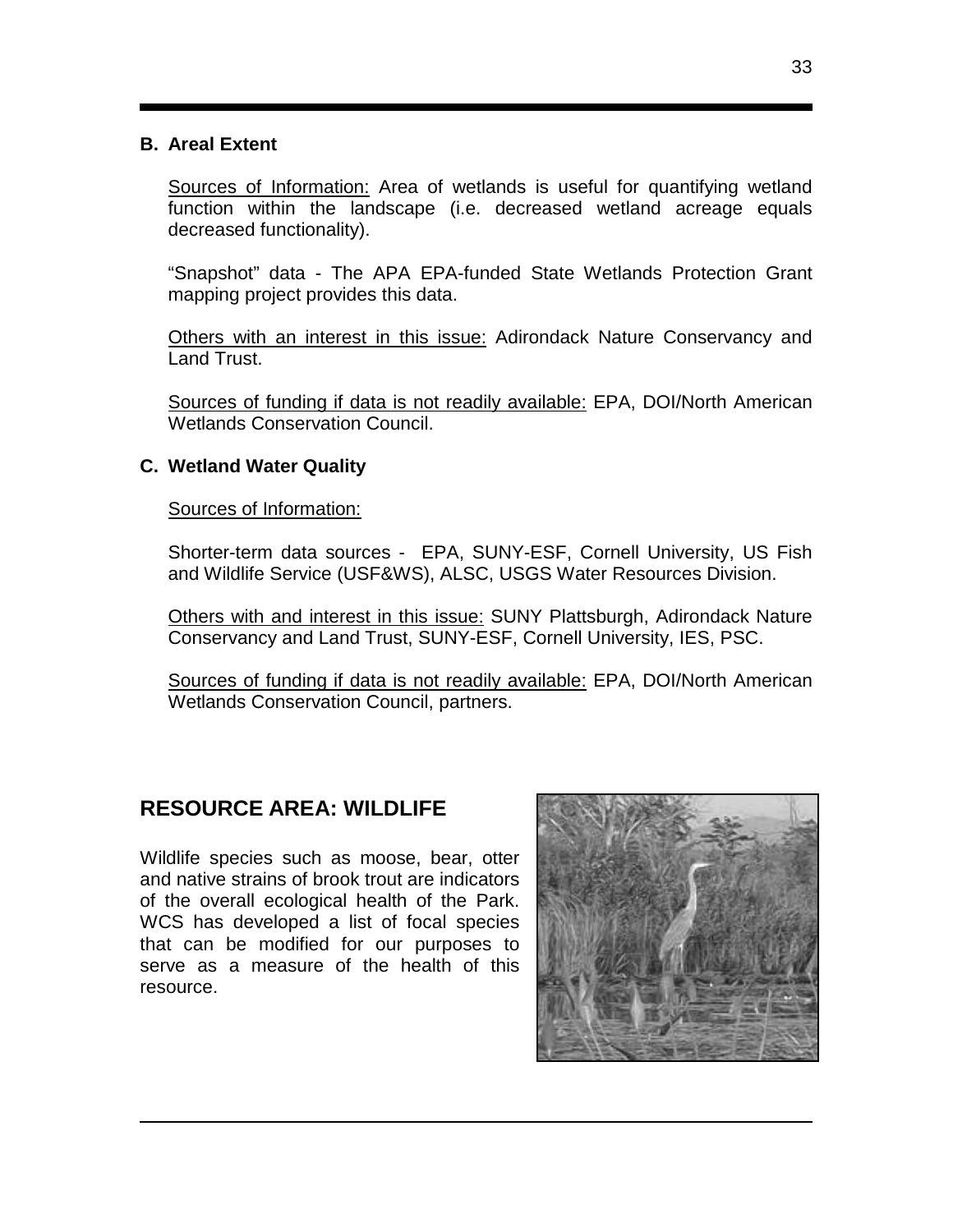Indicators:

## **A. Focal Species Data**

## Sources of Information:

Long-term data sources - SUNY-ESF's Adirondack Ecological Center

Shorter-term data sources - WCS, US Fish and Wildlife Service, DEC, SUNY-ESF's Adirondack Ecological Center, NYNHP.

Others with an interest in this issue: WCS's Adirondack Communities and the Adirondack-to-Algonquin Park (A2A) effort to promote wildlife travel corridors, Adirondack Nature Conservancy and Land Trust, ALSC.

Sources of funding if data is not readily available: Wildlife Federation, Wildlands Project, WCS, EPA.

## **B. Population Level Dynamics**

### Sources of Information:

Long-term data sources - SUNY- ESF's Adirondack Ecological Center

Shorter-term data sources - DEC, SUNY- ESF's Adirondack Ecological Center, Trout Unlimited, WCS, Cornell University, USF&WS, Adirondack Aquatic Institute, ALSC.

Others with an interest in this issue: WCS's Adirondack Communities and the Adirondack-to-Algonquin Park (A2A) effort to promote wildlife travel corridors. Also, DEC, SUNY-ESF's Adirondack Ecological Center, Trout Unlimited, WCS, Cornell University, USF&WS, Adirondack Nature Conservancy and Land Trust, Darren Freshwater Institute, Adirondack Aquatic Institute, ALSC, IES.

Sources of funding if data is not readily available: Wildlife Federation, Wildlands Project, WCS, EPA.

## **C. Habitat Quality**

Sources of Information: Studying the degree of habitat fragmentation and the connectivity of habitat patches by corridors gives information about Habitat Quality in terms of areal extent and the condition of the habitat. Areal extent and condition of habitat patches, themselves, should also be monitored. The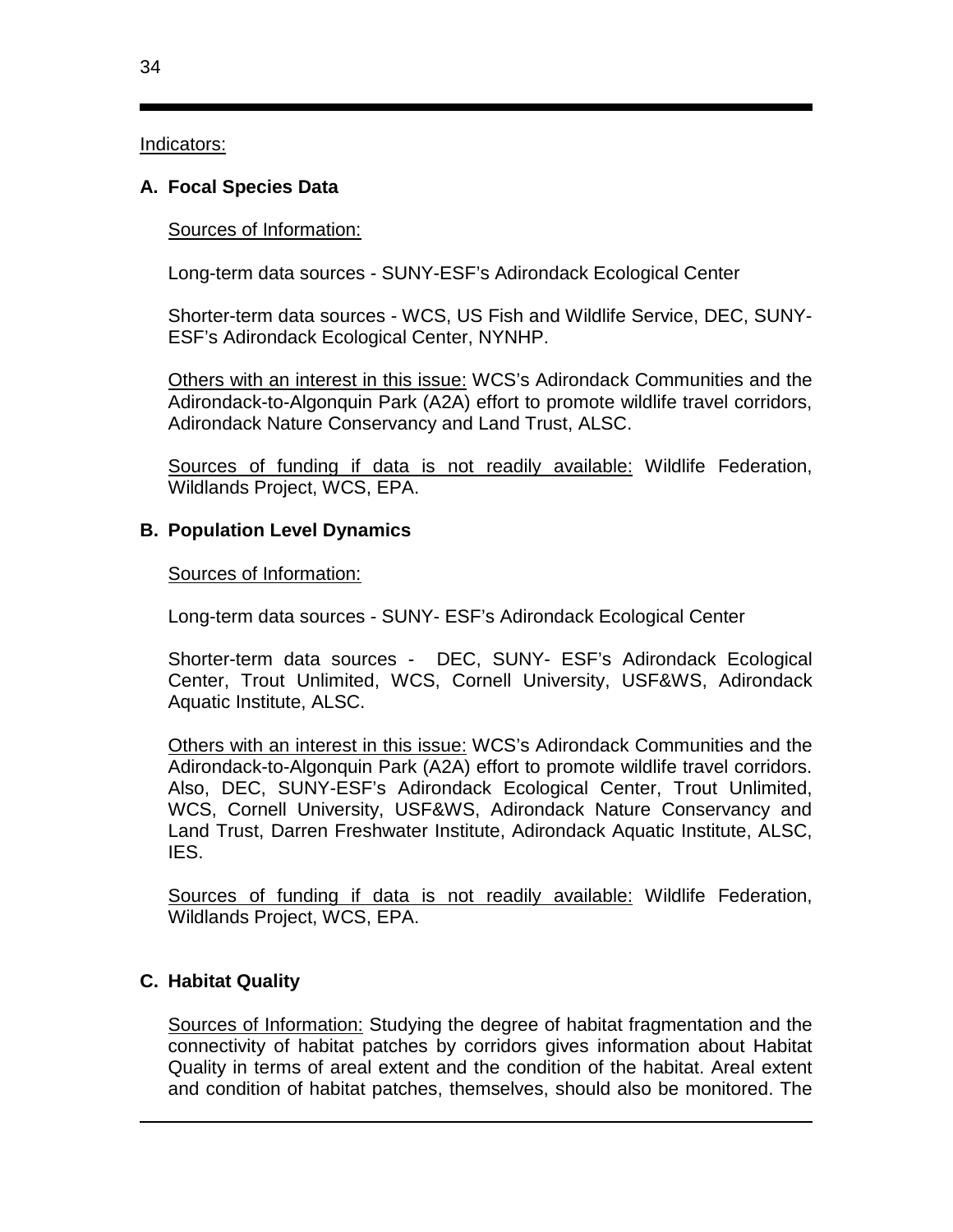GIS modeling program FRAGSTATS and the ArcView extension "Animal Movement" can be used to spatially analyze wildlife habitat.

Shorter-term data sources - Other sources of data include: SUNY-ESF, DEC (not only NYNHP, but also the Breeding Bird and Amphibian atlases), WCS, USF&WS, Cornell University, ALSC, and the Audubon Society.

"Snapshot" data - The GAP Analysis map can be used to find communities where focal species may be found. NYNHP spatial data of roadless areas within the Park and other landscape geometry issues is housed at Adirondack Nature Conservancy and Land Trust.

Others with an interest in this issue: Trout Unlimited, WCS, DEC, SUNY-ESF, Cornell University, EPA, USF&WS, Adirondack Nature Conservancy and Land Trust, Darren Freshwater Institute, AAI, ALSC, IES.

Sources of funding if data is not readily available: Wildlife Federation, Wildlands Project, WCS, EPA.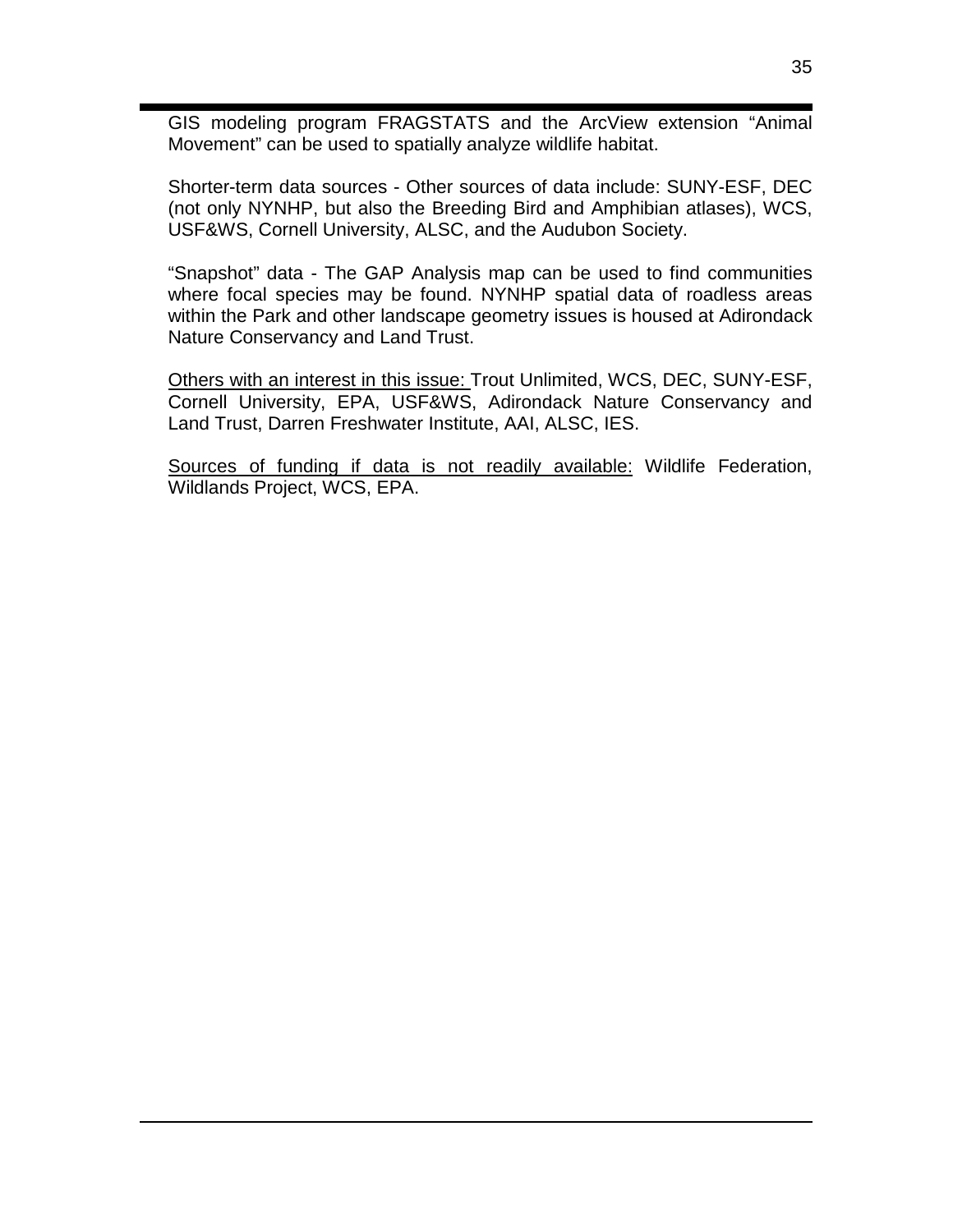## **APPENDIX 1: MAKING CONNECTIONS**

The following three diagrams explore connections between indicators from different resource categories discussed in this document. The arrows show the direction of effect that one indicator has on another. A two-way arrow represents the simultaneous effects two indicators have on one another. For example, in the diagram below, the indicator Air Quality has an effect on Water Quality of Surface Water and Wetlands. In turn, Water Quality has an effect on Species Composition, as well as Species Composition having and effect on Water Quality.

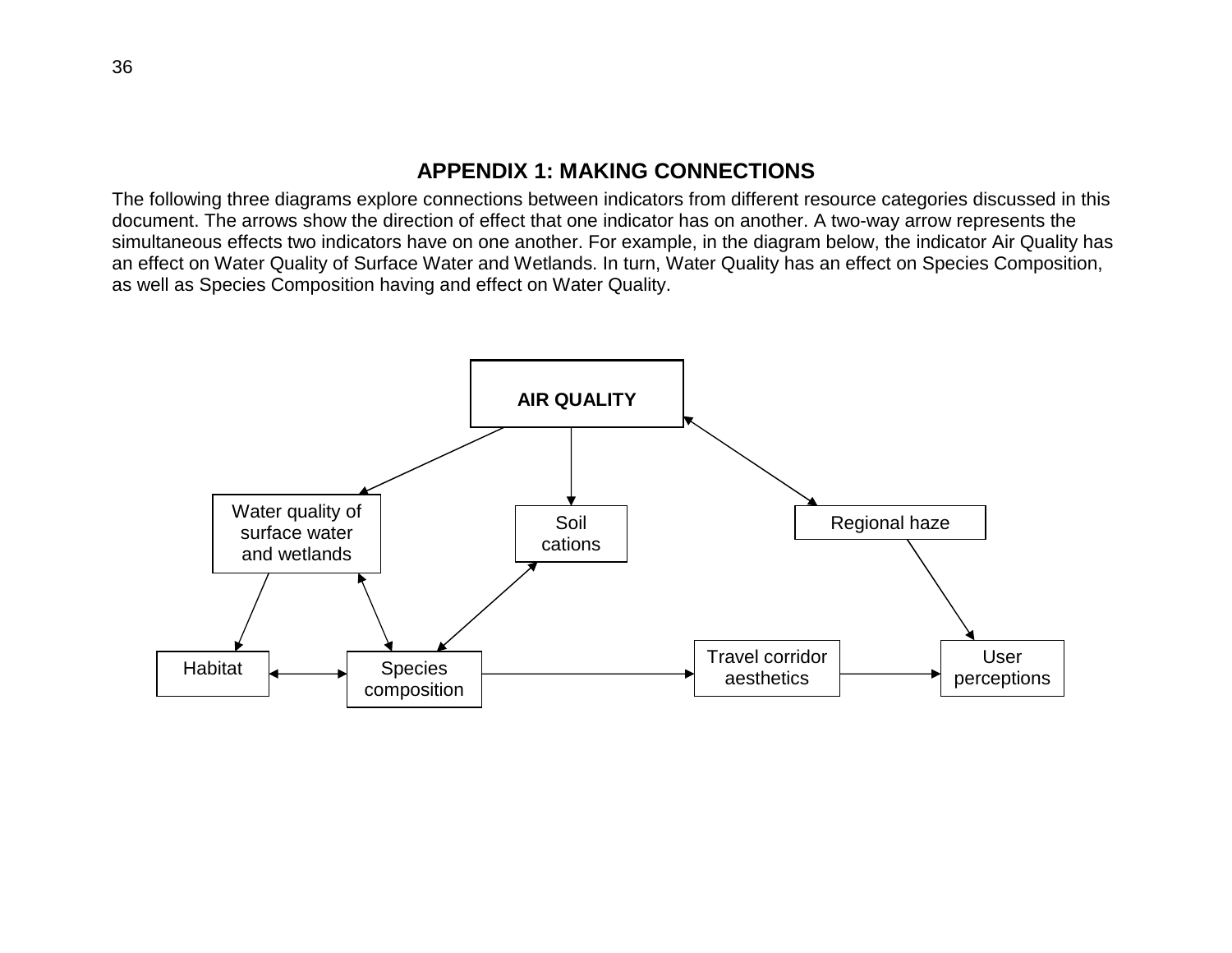